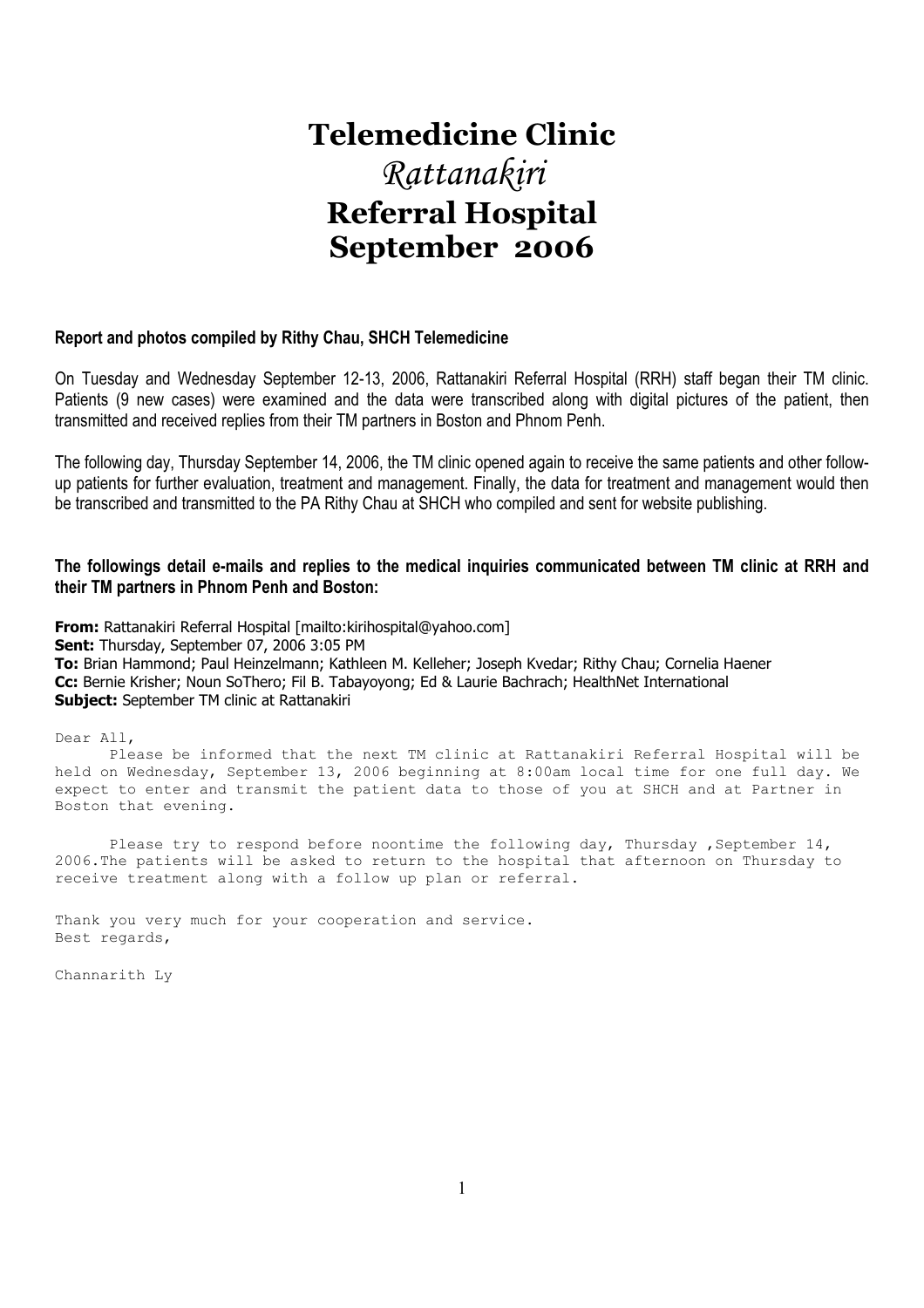**From:** Rattanakiri Referral Hospital [mailto:kirihospital@yahoo.com] **Sent:** Wednesday, September 13, 2006 3:05 PM **To:** Brian Hammond; Paul Heinzelmann; Kathleen M. Kelleher; Joseph Kvedar; Rithy Chau **Cc:** Bernie Krisher; Noun SoThero; Fil B. Tabayoyong; Ed & Laurie Bachrach; HealthNet International **Subject:** Rattanakiri Referral Hospital TM clini Patient SH#00184

Dear All,

There are 8 new cases and 2 for follow up cases of this month TM clinic at Rattanakiri Referral Hospital.Here is the first case patient SH#00184 and her photos.

Best regards,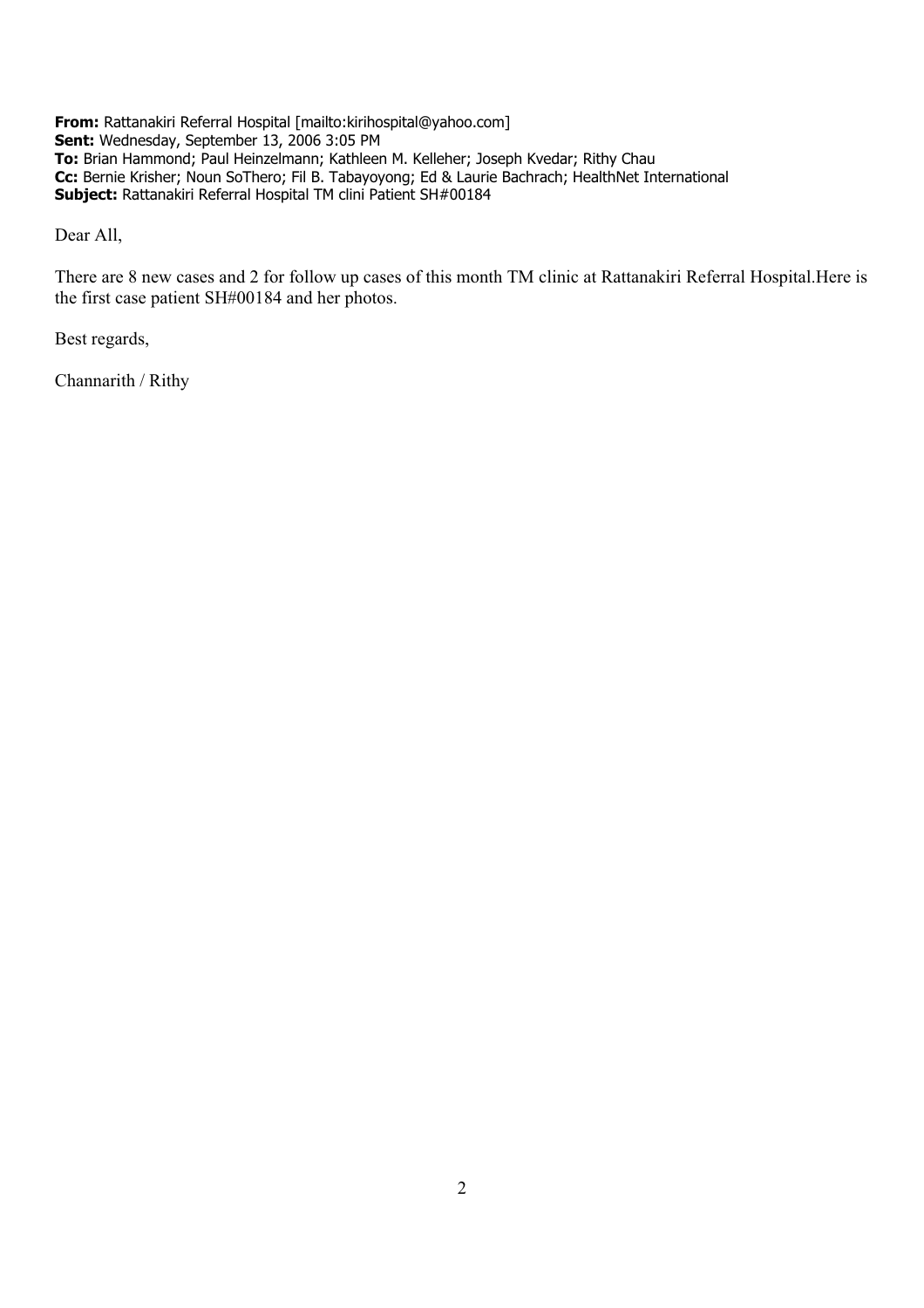

**Patient:** SH#000184, 45F (Village I)

**Chief Complaint:** Both scapulas pain and HA x 5y

**HPI:** 45F came here complaining of both scapulas pain, radiate to neck then to the head for 5y. In these two years the pain and HA got worse and also present with the symptoms of dizziness, nausea, diaphoreses, poor appetite and insomnia. The pain released by massage. She didn't find any medical care just buy some medication for pain. She denied of fever, cough, sore throat, chest pain, palpitation, dyspnea, GI problem, oliguria, hematuria, dysuria, edema.

**PMH/SH:** Unremarkable

**Family Hx:** None

**Social Hx:** Drink alcohol 20L/delivery (7 children), no smoking

**Medication:** None in these two months

**Allergies:** NKDA

**ROS:** Her husband usually drunk and destroyed home property and fight her and children since ten years and was divorced two years ago. She said she never think about her divorce anymore; regular period

**PE: Vital Signs:** BP 104/66 P 64 R 18 T 36.5 Wt 50kg

**General:** Look stable

**HEENT:** No oropharyngeal lesion, pink conjunctiva, no thyroid enlargement, no lymph node, no JVD

**Chest:** CTA bilaterally, no rhonchi, no rale; HRRR, no murmur; muscle on upper back, no redness, no tender, no swelling

**Abdomen:** Soft, no tender, no distension, (+) BS, no HSM

**Extremity:** no edema, no rash, no lesion

**MS/Neuro:** +5/5, Motor and sensory intact, DTRs +2/4

#### **Lab/Studies Requests:**

| RBC. | $WBC = 7500/mm^3$<br>$= 4450000/mm^{3}$ | Lymph = $44\%$<br>Mono = $02\%$ |  |
|------|-----------------------------------------|---------------------------------|--|
| Hb   | $= 15q/dl$                              | Eosino = $04\%$                 |  |
| Ht   | $= 45%$                                 | Neutro = $50\%$                 |  |

#### **Assessment:**

- 1. Anxiety
- 2. Tension HA

#### **Plan:**

1. Paracetamol 500mg 1t po q6h prn HA for three months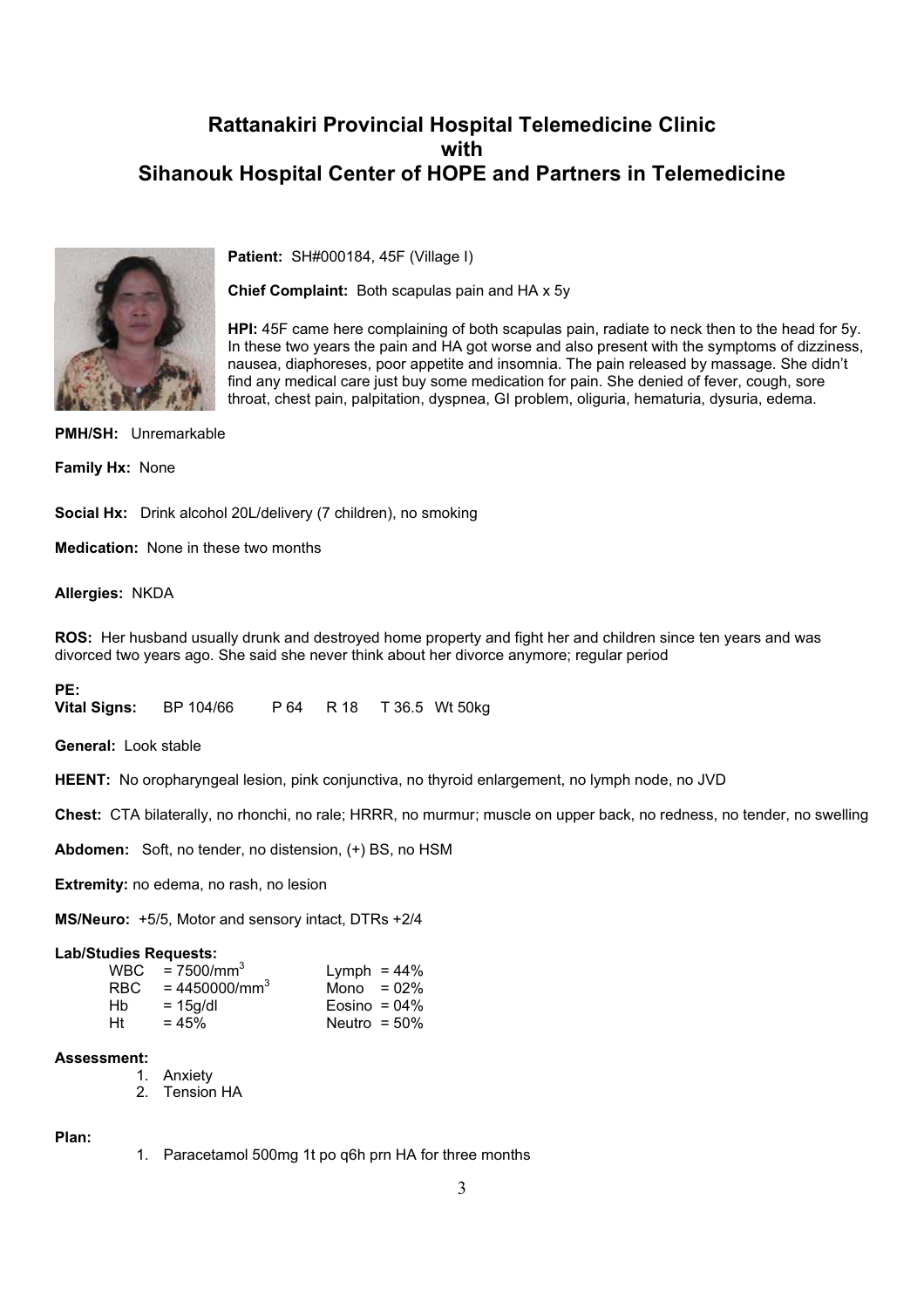- 2. Amitriptyline 25mg 1/4t po qhs for two weeks then 1/2t po qhs for three months
- 3. Ask pt eat diet rich in fiber, do regular exercise and stress release

**Comments/Notes:** Do you agree with my assessment and plan?

**Examined by:** Nurse Peng Sovann **Date: September 12, 2006** 

Please send all replies to kirihospital@yahoo.com and cc: to tmed rithy@online.com.kh . *The information transmitted in this e-mail is intended only for the person or entity to which it is addressed and may contain confidential and/or privileged material. Any review, retransmission, dissemination or other use of or taking of any action in reliance upon, this information by persons or entities other than the intended recipient is prohibited. If you received this e-mail in error, please contact the sender and delete material from any computer.*

**From:** Healey, Michael J.,M.D. [mailto:MJHEALEY@PARTNERS.ORG] **Sent:** Thursday, September 14, 2006 6:56 PM **To:** kirihospital@yahoo.com **Cc:** tmed\_rithy@online.com.kh; Fiamma, Kathleen M. **Subject:** FW: Rattanakiri Referral Hospital TM clini Patient SH#00184

The plan sounds good. If the symptoms aren't relieved or worsen, I would also consider other causes of neck & head pain including cervical disc disease; though currently the history and exam are not suggestive of it. Also, if the symptoms are not relieved with the low-dose of amitriptyline, consider increasing it again at one month rather than waiting 3 months. I would also check a TSH to r/o hyperthyroidism as a cause for worsening anxiety (has there been weight loss along with the poor appetite?).

MJH

**From:** Rattanakiri Referral Hospital [mailto:kirihospital@yahoo.com] **Sent:** Wednesday, September 13, 2006 3:33 PM **To:** Brian Hammond; Paul Heinzelmann; Kathleen M. Kelleher; Joseph Kvedar; Rithy Chau; Cornelia Haener **Cc:** Bernie Krisher; Noun SoThero; Fil B. Tabayoyong; Ed & Laurie Bachrach; HealthNet International **Subject:** Rattanakiri Referral Hospital TM clini Patient SL#00185

Dear All,

This is the patient SL#00185 and her photos.There will be more photos to be sent later.

Best regards,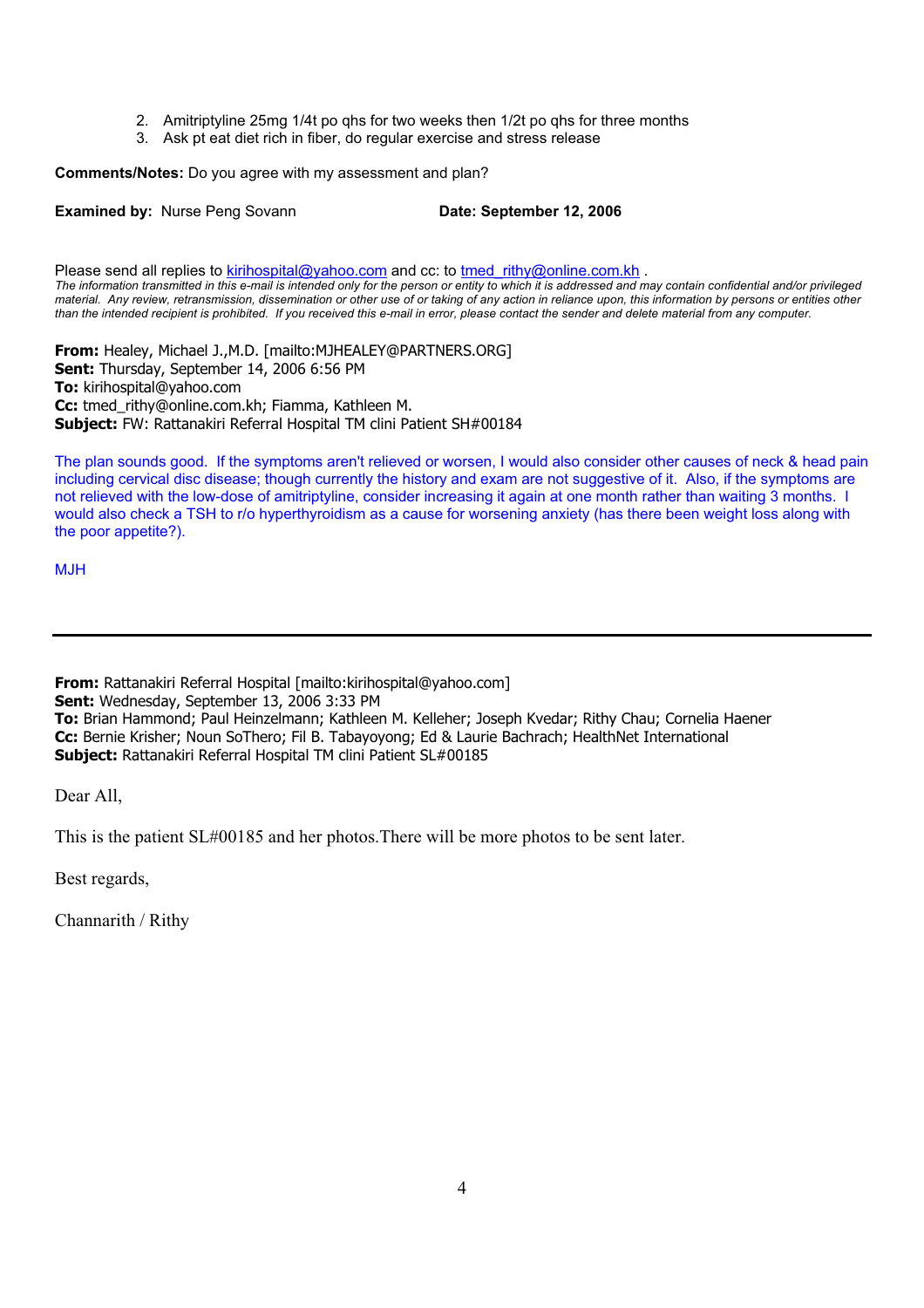

**Patient:** SL#00185, 50F, Village I.

**Chief Complaint:** a big developing mass on her neck x 20 y

**HPI:** 50 F has complained of the enlarge developing mass on neck from one year to one year and associate with dull headache off and on, that located the behind of neck, which radiated to both eye, and difficultly foods and saliva swallowing, loss weigh x 10kg, as well as palpitation off and on and her sensation likely pressures on her neck by the mass. No tremor extremities, no exophthalmia, no blurred vision, appetite normal. **PMH/SH:** unremarkable

**Social Hx: no ETHO, no smoking** 

**Allergies:** none

**Family Hx:** none

**ROS:**

**PE: Vital Signs: BP110/80 P63 R 20 T 36.7 Wt**

**General:** look stable

**HEENT:** there are 3 piece of mass : middle mass : 3x 4 em, left mass : 10x 7 em, right mass: 12x 6em.mass of neck has characterized by mobile, no solid, no bruit, no pain, no lymphe node .no orgarnomegaly .

**Chest:** lungs:clear both sides ,no crackle heart: no murmur , rhythm regular.

18:33 m PRH12.

**Abdomen:** soft, no mass, active BS,

**Musculoskeletal:** unremarkable

**Neuro:** motor and sensor are intact

**GU:** none

**Rectal:** none

#### **Previous Lab/Studies:**

**Lab/Studies Requests:** EKG : Normal, ultrasound :high volume of thyroid ,irregular border , macro \_nodular of hemogene echostructure. size : right lobe : 64x 60 mm, left lobe: 91x 43mm





**MEN-E AREN-T VOLUE** 

**HEASURE\_B.** 

DIST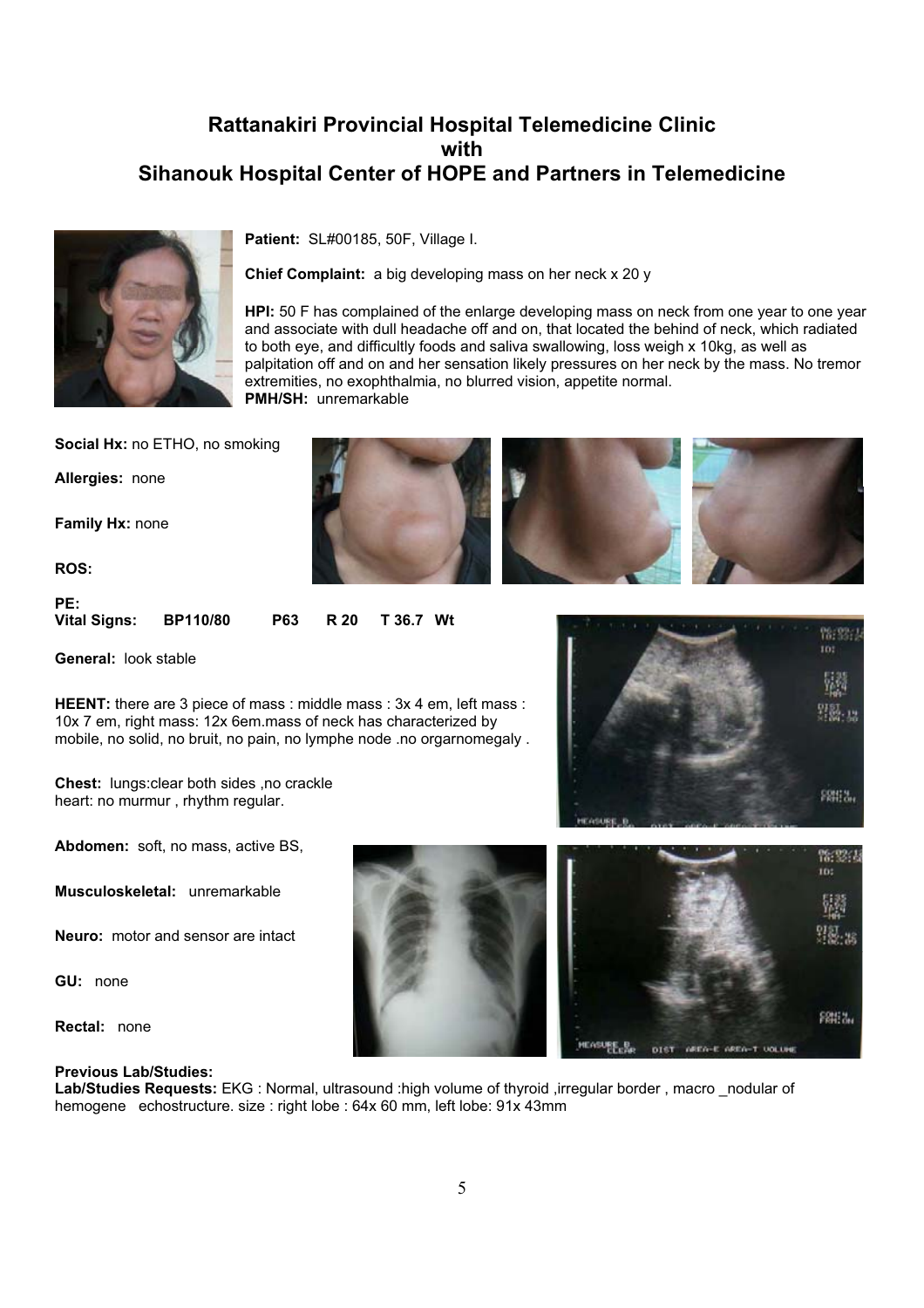

#### **Assessment:** 1.Nodular thyroid

**Plan:** 1.check free T4 and TSH at SHCH in PP

**Comments/Notes:** Please , give a good idea.

**Examined by:** Dr San **Date: 12/09/06**

Please send all replies to kirihospital@yahoo.com and cc: to tmed\_rithy@online.com.kh .

*The information transmitted in this e-mail is intended only for the person or entity to which it is addredded and may contain confidential and/or priviledged material. Any review, retransmission, dissemination or other use of or taking of any action in reliance upon, this information by persons or entities other than the intended recipient is prohibited. If you received this e-mail in error, please contact the sender and delete material from any computer.*

**From:** Rattanakiri Referral Hospital [mailto:kirihospital@yahoo.com]

**Sent:** Wednesday, September 13, 2006 3:38 PM

**To:** Brian Hammond; Paul Heinzelmann; Kathleen M. Kelleher; Joseph Kvedar; Rithy Chau; Cornelia Haener **Cc:** Bernie Krisher; Noun SoThero; Fil B. Tabayoyong; Ed & Laurie Bachrach; HealthNet International **Subject:** Rattanakiri Referral Hospital TM clini Patient SL#00185

Dear All,

Here is the last photos of the patient SL#00185.

Best regards,

Channarith / Rithy

**From:** Cornelia haener [mailto:cornelia\_haener@online.com.kh] **Sent:** Wednesday, September 13, 2006 5:49 PM **To:** 'Rattanakiri Referral Hospital'; 'Brian Hammond'; 'Paul Heinzelmann'; 'Kathleen M. Kelleher'; 'Joseph Kvedar'; 'Rithy Chau'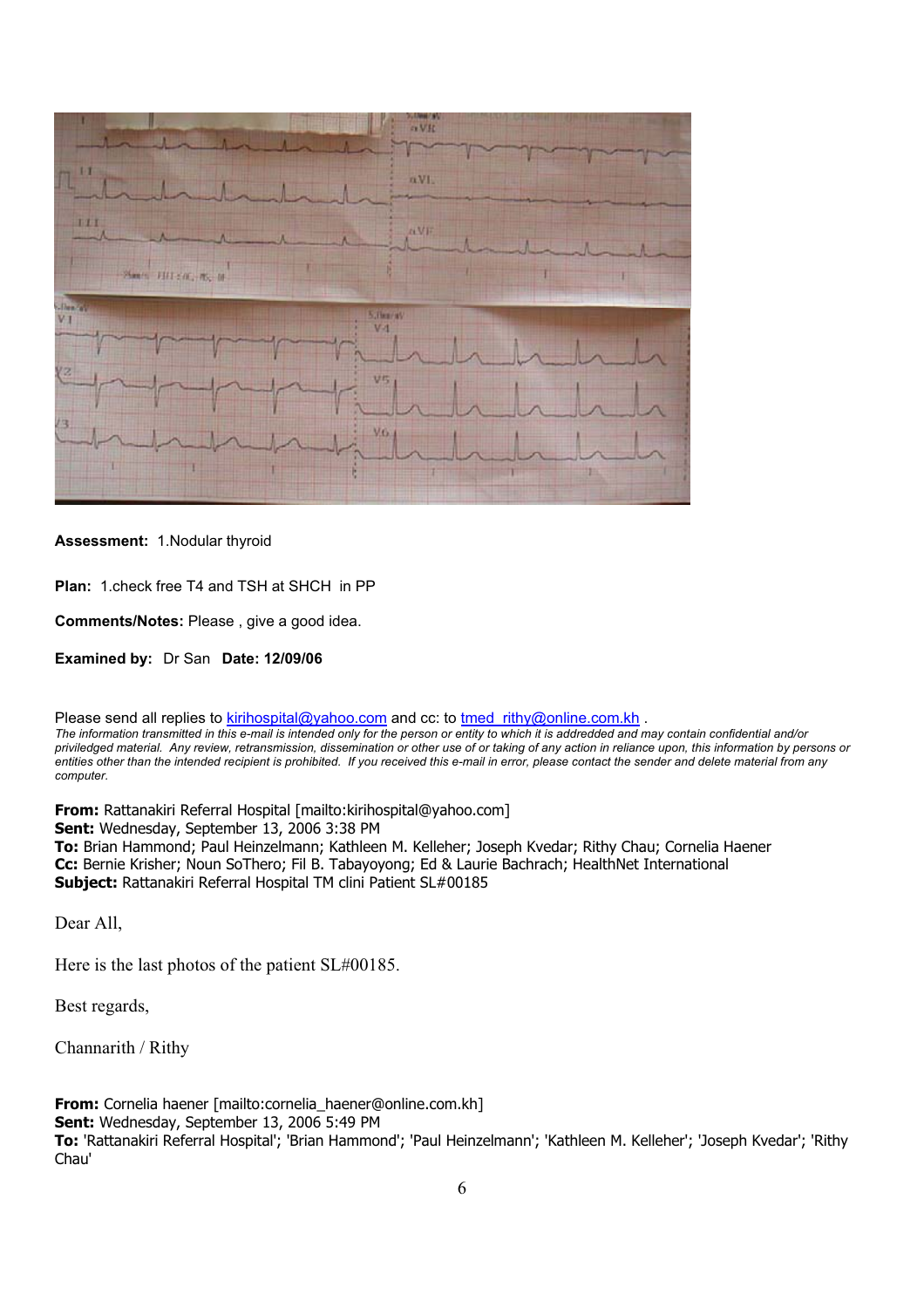**Cc:** 'Bernie Krisher'; 'Noun SoThero'; 'Fil B. Tabayoyong'; 'Ed & Laurie Bachrach'; 'HealthNet International' **Subject:** RE: Rattanakiri Referral Hospital TM clini Patient SL#00185

Dear Channarith and Rithy,

your plan sounds good. If the the thyroid function tests are normal, she will need a (total) thyroidectomy. If she is hyperthyroid, we should treat her till she has normal T4 and T3 for two months in a row and then do an operation. Is there any other problem which might cause the weight loss? Cancer? Lung TB? Do you have a chest X-ray? **Thanks** Cornelia

**From:** Rattanakiri Referral Hospital [mailto:kirihospital@yahoo.com] **Sent:** Thursday, September 14, 2006 3:57 PM **To:** Rithy Chau; Rithy Chau; Brian Hammond; Paul Heinzelmann; Kathleen M. Kelleher; Joseph Kvedar; Cornelia Haener **Subject:** Chest X ray of the patient SL#00185

Dear All, This is the chest x ray of the patient SL#00185. Best regards

Channarith

**From:** Cornelia haener [mailto:cornelia\_haener@online.com.kh] **Sent:** Thursday, September 14, 2006 4:24 PM **To:** 'Rattanakiri Referral Hospital'; 'Rithy Chau'; 'Rithy Chau'; 'Brian Hammond'; 'Paul Heinzelmann'; 'Kathleen M. Kelleher'; 'Joseph Kvedar' **Subject:** RE: Chest X ray of the patient SL#00185

Dear all, thanks for providing the X-ray. It looks like a slight shift of the trachea to the left due to the goiter. Otherwise unremarkable. **Regards** Cornelia

**From:** Rattanakiri Referral Hospital [mailto:kirihospital@yahoo.com] **Sent:** Wednesday, September 13, 2006 3:10 PM **To:** Brian Hammond; Paul Heinzelmann; Kathleen M. Kelleher; Joseph Kvedar; Rithy Chau **Cc:** Bernie Krisher; Noun SoThero; Fil B. Tabayoyong; Ed & Laurie Bachrach; HealthNet International **Subject:** Rattanakiri Referral Hospital TM clini Patient SR#00186

Dear All,

This is the patient SR#00186 and her photos.

Best regards,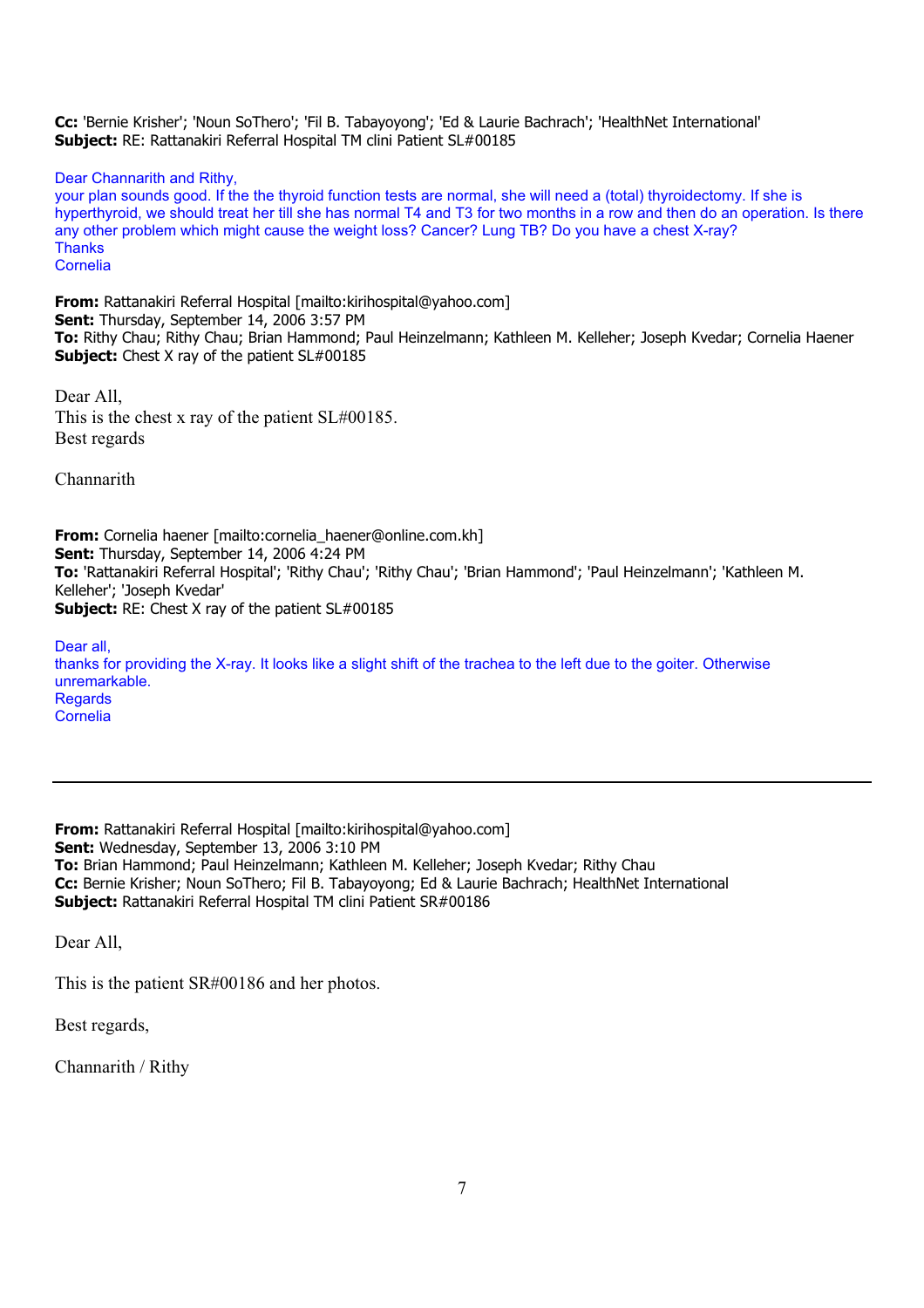

**Patient:** SR#000186, 22F (Village I)

**Chief Complaint:** Palpitation x 7y

**HPI:** 22F came here complaining of palpitation for 7y. In last seven years, she presented with the symptoms of HA, dizziness, fatigue, cold extremity, palpitation and asked doctor give her some injection at home, three days later she developed epistaxis, vomit with blood clot, passing stool with blood so was admitted to provincial hospital, and stayed there for a month and she didn't what disease she had. Now she still presents symptoms of palptation, dizziness, diaphoreses, cold extremity, HA, poor appetite. She denied of cough, chest pain, orthopnea, nausea, vomiting,

abdominal pain, oliguria, hematuria, dysuria, edema, stool with mucus or blood.

**PMH/SH:** Unremarkable **Family Hx:** None **Social Hx:** Drink alcohol 5L/ delivery (1child), no smoking

**Medication:** None

**Allergies:** NKDA

**PE:**

**ROS:** Post delivery 5 months, no period

**Vital Signs: BP 110/78 P 78 R 20 T 37 Wt 41kg**

**General:** Look stable, cachexia

**HEENT:** No oropharyngeal lesion, pink conjunctiva, no thyroid enlargement, no lymph node, no JVD

**Chest:** CTA bilaterally, no rale, no rhonchi; H regular rate, opening snap, occasionally skip beat

**Abdomen:** Soft, no tender, no distension, (+) BS, no HSM

**Extremity:** No edema, no rash, no lesion

**MS/Neuro:** MS +5/5, Motor and sensory intact, DTRs +2/4, normal gait

**Lab/Studies:** CXR, EKG attached

**Assessment:**

- 1. VHD??
- 2. Cachexia

#### **Plan:**

- 1. MTV 1t po qd for one months
- 2. Draw blood for Lyte, BUN, Creat, Gluco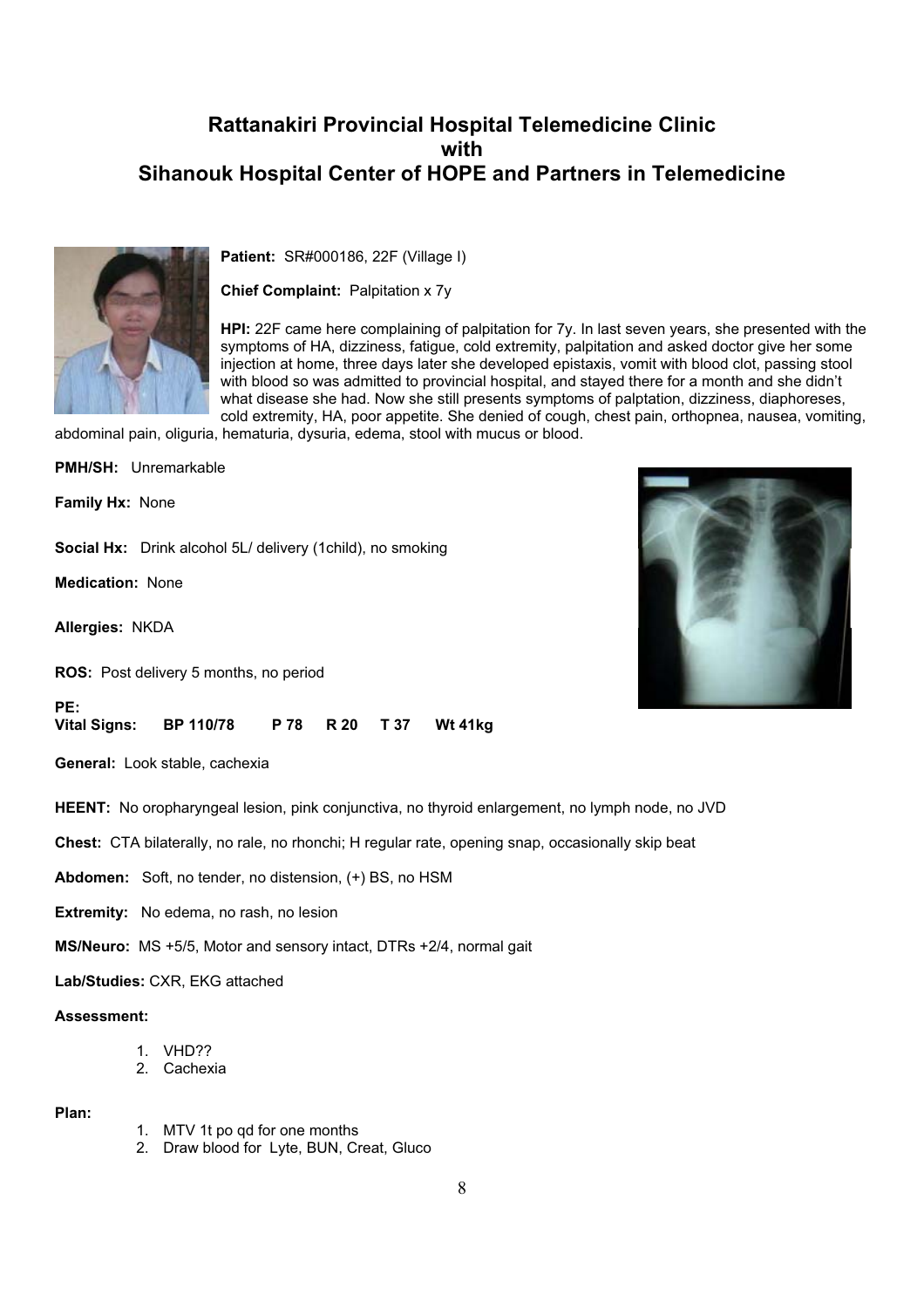

**Comments/Notes: Do y**ou agree with my assessment and plan?

**Examined by:** Nurse Peng Sovann **Date: September 12, 2006** 

Please send all replies to kirihospital@yahoo.com and cc: to tmed\_rithy@online.com.kh . *The information transmitted in this e-mail is intended only for the person or entity to which it is addressed and may contain confidential and/or privileged material. Any review, retransmission, dissemination or other use of or taking of any action in reliance upon, this information by persons or entities other than the intended recipient is prohibited. If you received this e-mail in error, please contact the sender and delete material from any computer.*

#### **No answer replied from Boston**

**From:** Rattanakiri Referral Hospital [mailto:kirihospital@yahoo.com] **Sent:** Wednesday, September 13, 2006 3:42 PM **To:** Brian Hammond; Paul Heinzelmann; Kathleen M. Kelleher; Joseph Kvedar; Rithy Chau; Cornelia Haener **Cc:** Bernie Krisher; Noun SoThero; Fil B. Tabayoyong; Ed & Laurie Bachrach; HealthNet International **Subject:** Rattanakiri Referral Hospital TM clini Patient YY#00187

Dear All,

Here is the patient YY#00187 and her photos.

Best regards,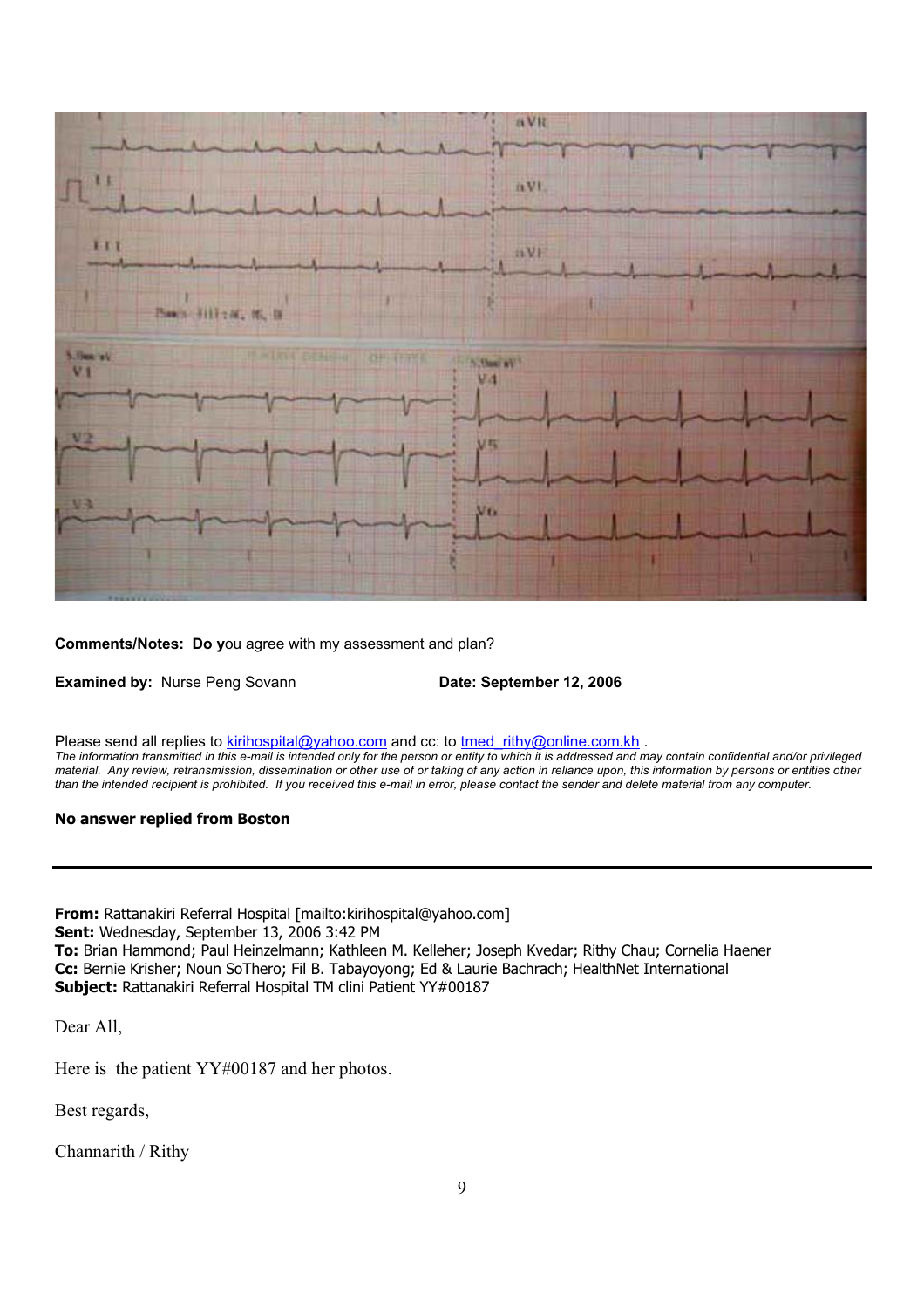

**Patient:** YY#00187, 70F, VillageI

**Chief Complaint:** Palpitation x more than years and Sob off and on

**HPI:** She has complained of the palpitation sometime is rapid or sometime irregular heart beat, locates apex x a long times associated with fatigue , sob off and on with cough productive x more y, loss weight, diaphoresis in night, occasionally insomnia, with headache off and , neck tenderness , occasionally blurry vision, dizziness , no chest pain , no fever , cold extremities , no coma .

**PMH/SH:** unremarkable

**Social Hx: No ETOH, Smoking since young women** 

**Allergies:** none

**Family Hx:** none

**ROS:**

| PE:                   |  |                    |  |
|-----------------------|--|--------------------|--|
| Vital Signs: BP104/64 |  | P62 R 20 T 36.7 Wt |  |

**General:** look stable

**HEENT:** when we make the physical exam , we found a small mass on right neck , that characterized by mobile when swallowing salvia , no bruit, no solid , no pain , size:2x3em, no lymphnode.no JVD

**Chest:** lungs: crackle on left lung, spo2 :95 Heart: no murmur, rhythm irregular, skip beat ,

**Abdomen:** soft, no mass, active BS,

**Musculoskeletal:** unremarkable

**Neuro:** motor and sensory are intact

**GU:** none

**Rectal:** none

**Previous Lab/Studies:**





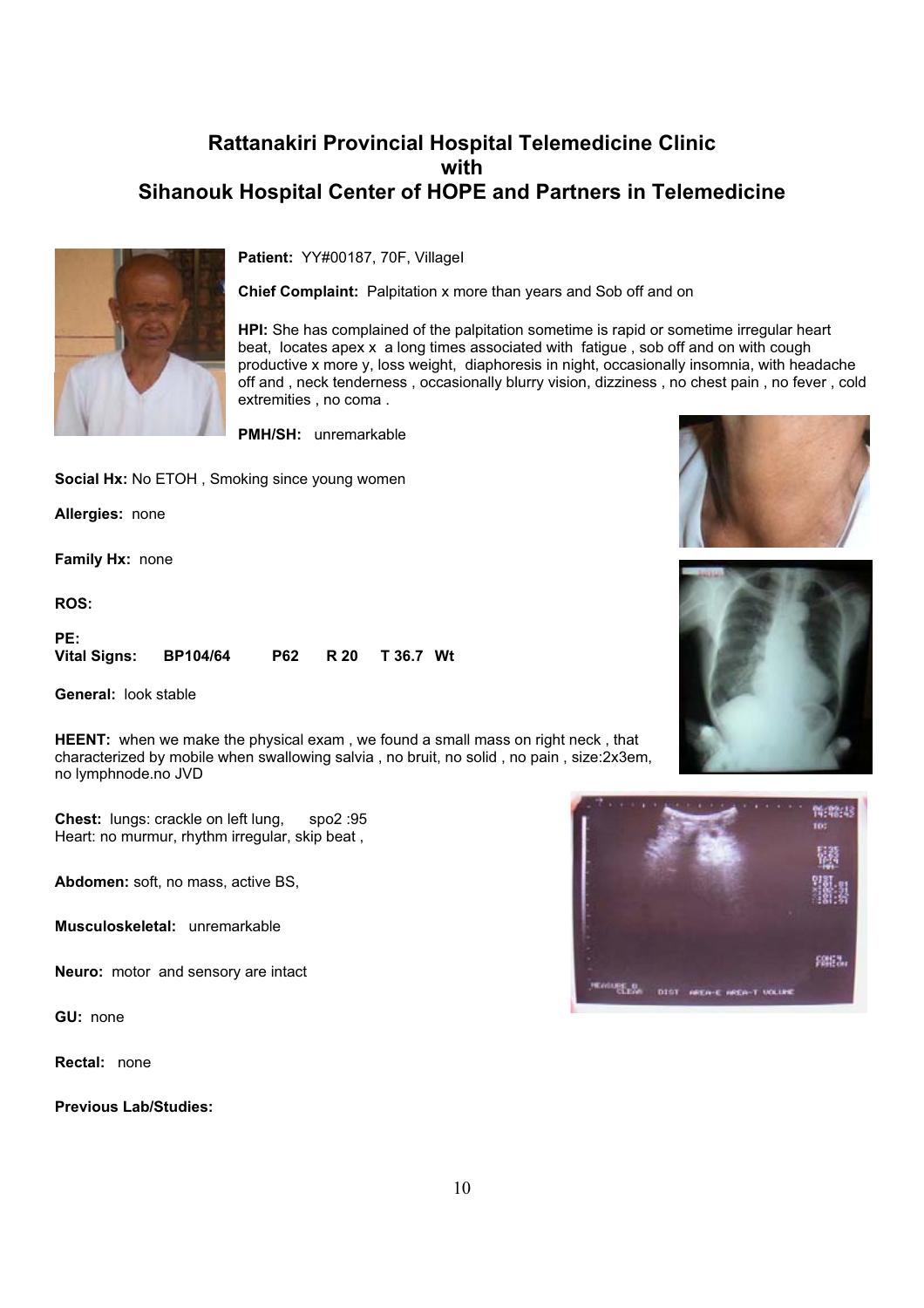Lab/Studies Requests: chest x ray : enlarge cardiac ,distention line opacity of both lungs, micronodular on low and middle right lung , and l left lung. ultrasound of her neck : regular border and a bit enlarge volume of thyroid.EKG



**Assessment:** 1.PVC 2. pneumonia 3. goiter 4. R/o TB

**Plan:** 1.Atenolol 50 mg 1/<sub>4</sub> tab po

- 2.clarrhithromycin 500 mg 1 tab po bid x 14 d
- 3.check free T4 and TSH at SHCH in PP
- 4.Check AFB

#### **Comments/Notes:**

**Examined by:** Dr San **Date: 12/09/06**

Please send all replies to kirihospital@yahoo.com and cc: to tmed\_rithy@online.com.kh .

*The information transmitted in this e-mail is intended only for the person or entity to which it is addredded and may contain confidential and/or priviledged material. Any review, retransmission, dissemination or other use of or taking of any action in reliance upon, this information by persons or entities other than the intended recipient is prohibited. If you received this e-mail in error, please contact the sender and delete material from any computer.*

**From:** Cornelia haener [mailto:cornelia\_haener@online.com.kh]

**Sent:** Wednesday, September 13, 2006 5:51 PM

**To:** 'Rattanakiri Referral Hospital'; 'Brian Hammond'; 'Paul Heinzelmann'; 'Kathleen M. Kelleher'; 'Joseph Kvedar'; 'Rithy Chau'

**Cc:** 'Bernie Krisher'; 'Noun SoThero'; 'Fil B. Tabayoyong'; 'Ed & Laurie Bachrach'; 'HealthNet International' Subject: RE: Rattanakiri Referral Hospital TM clini Patient YY#00187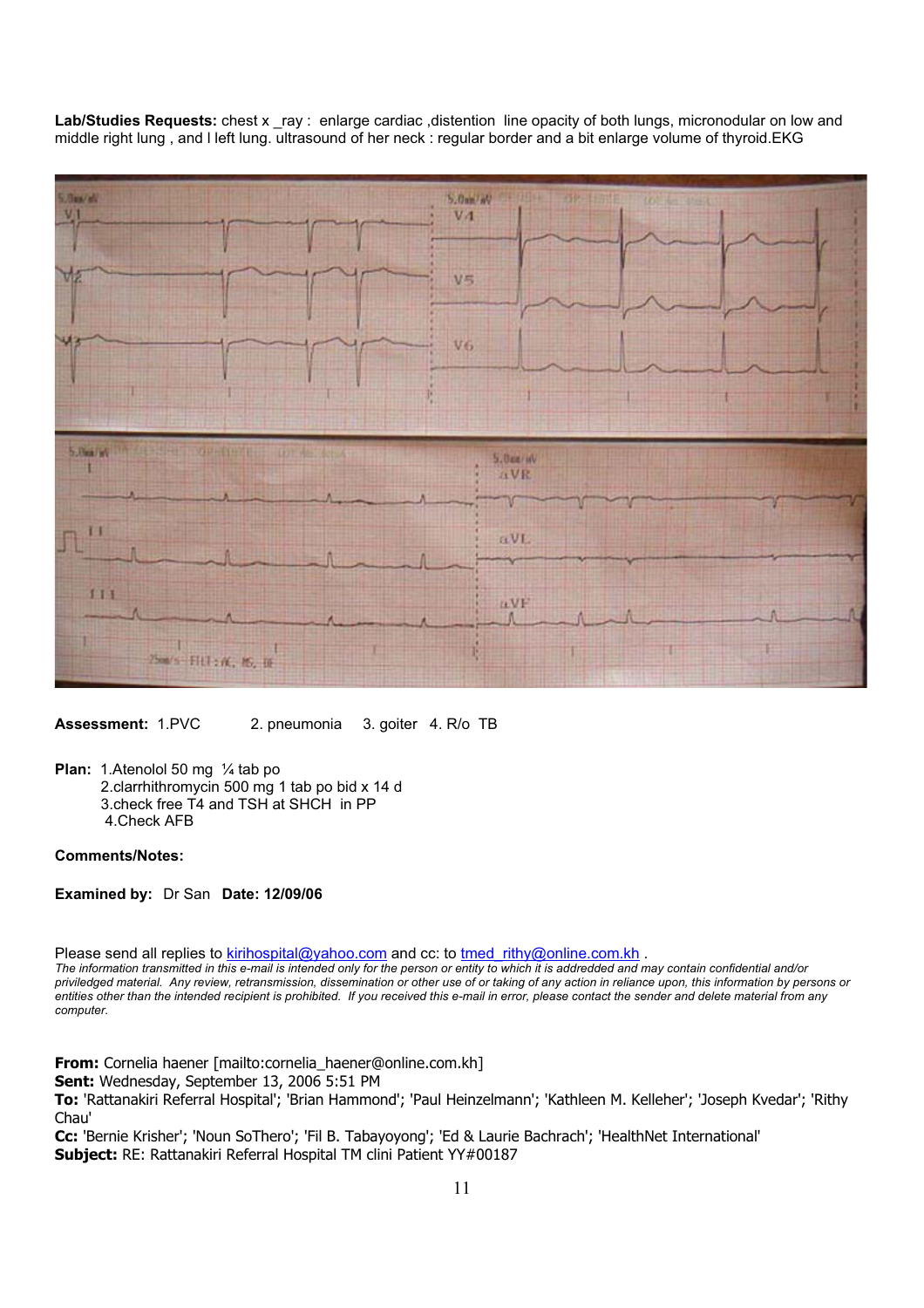Dear Channarith and Rithy, congratulation to your good assessment and plan. SOunds excellent. **Thanks** Cornelia

From: Barbesino, Giuseppe,M.D. [mailto:GBARBESINO@PARTNERS.ORG] Sent: Thursday, September 14, 2006 8:27 AM To: Fiamma, Kathleen M.; kirihospital@yahoo.com Cc: tmed rithy@online.com.kh Subject: RE: Rattanakiri Referral Hospital TM clini Patient YY#00187

This 70 y/o woman has symoptoms compatible with hyperthyroidism and a solitary thyroid nodule. I agree with TSH. If hyperthyroidism confirmed, a thyroid scan should be done. If the nodule is "hot", methimazole or radioiodine should be given (the latter preferred). If hyperthyroidism not confirmed or if nodule not hot on thyroid scan, she should have FNA biopsy of the nodule. Giuseppe Barbesino

**From:** Rattanakiri Referral Hospital [mailto:kirihospital@yahoo.com] **Sent:** Wednesday, September 13, 2006 3:46 PM **To:** Brian Hammond; Paul Heinzelmann; Kathleen M. Kelleher; Joseph Kvedar; Rithy Chau; Cornelia Haener **Cc:** Bernie Krisher; Noun SoThero; Fil B. Tabayoyong; Ed & Laurie Bachrach; HealthNet International **Subject:** Rattanakiri Referral Hospital TM clinic Patient CO#00188

Dear All,

Here is the patient CO#00188 and her photos.

Best regards,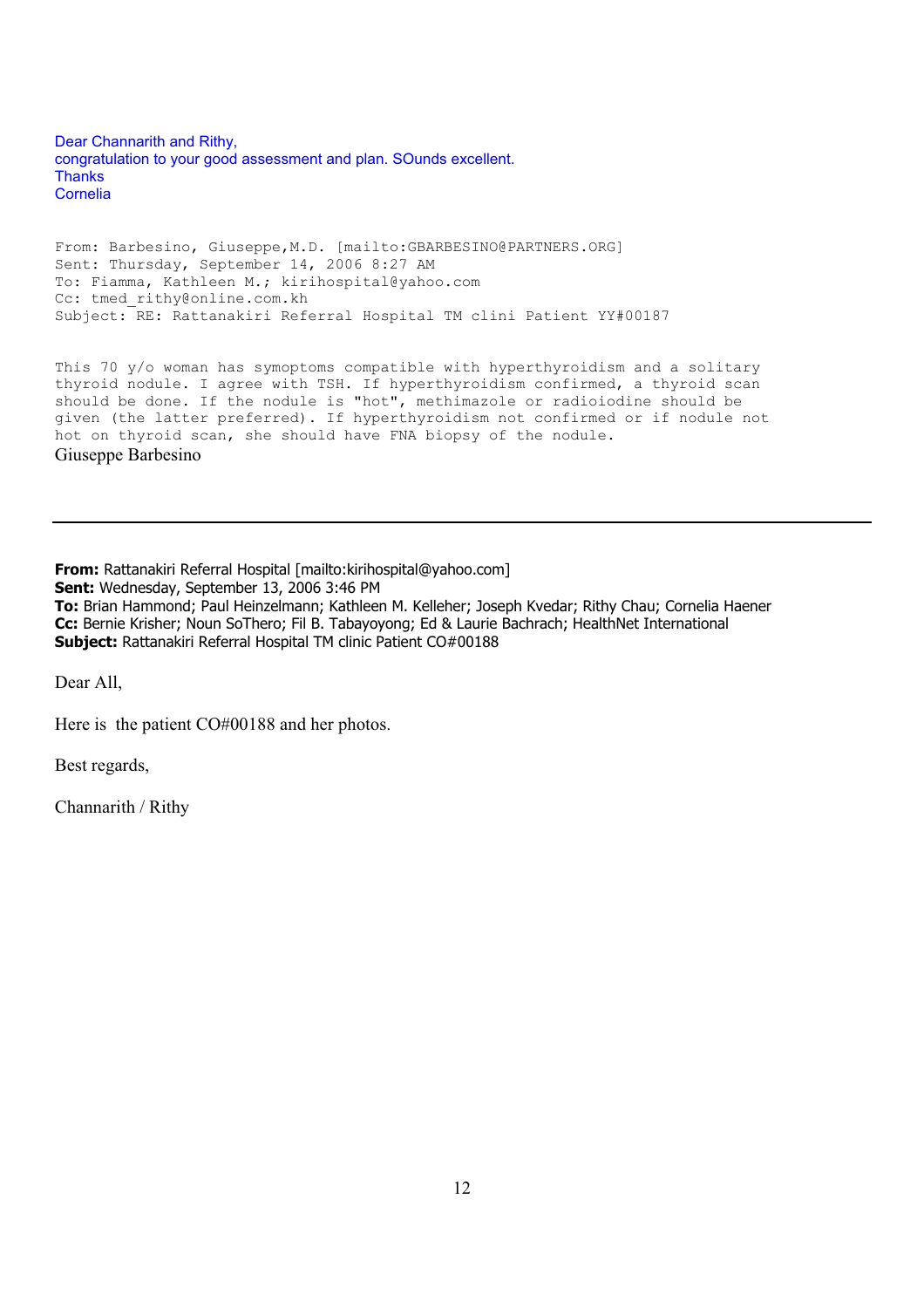

**Patient:** CO#000188, 37F (Village I)

**Chief Complaint:** Epigastric pain x 5y

**HPI:** 37F, farmer, came here complaining of epigatric pain for 5y. First she presented epigastric pain, burning sensation about 30minut before and after eating without other symptoms. In this year the pain got worse with symptoms of regurgitation, burping with sour taste, poor appetite, palpitation, diaphoresis, fatigue, heat intolerance, tremor, so she went to provincial hospital and got consultation, was treated with antacid for 10d she said not better so she came here to us for help. She denied of nausea, vomiting, cough, chest pain, oliguria, hematuria, dysuria, edema, passing stood with mucus or blood.

**PMH/SH:** Unremarkable

**Family Hx:** None

**Social Hx:** Drink alcohol 2L/ delivery (3 children), no smoking

**Medication:** Antacid bid

**Allergies:** NKDA

**PE:**

**ROS:** Regular period, last on August 18, 2006

**Vital Signs:** BP 120/82 P 92 R 20 T 36.5 Wt 48kg

**General:** Look stable

**HEENT:** No oropharyngeal lesion, pink conjunctiva, left thyroid enlargement about 1x2cm, semi hard, no tender, mobile on swallowing, no bruit, no lymph node, no JVD

**Chest:** CTA bilaterally, no rale, no rhonchi; HRRR, no murmur

**Abdomen:** Soft, no tender, no distension, (+) BS, no HSM

**Extremity:** No edema, no rash, no lesion

**MS/Neuro:** MS +5/5, Motor and sensory intact, DTRs +2/4, normal gait

**Lab/Studies:** Neck Ultrasound attached (conclusion: Nodular goiter L=24mmx21mm; R=18mmx25mm)

#### **Assessment:**

- 1. GERD
- 2. Nodular Goiter

#### **Plan:**

- 1. Omeprazole 20mg 1t po qhs for one month
- 2. GERD prevention education
- 3. Draw blood for Lyte, BUN, Creat, Gluco, TSH, Free T4 at SHCH



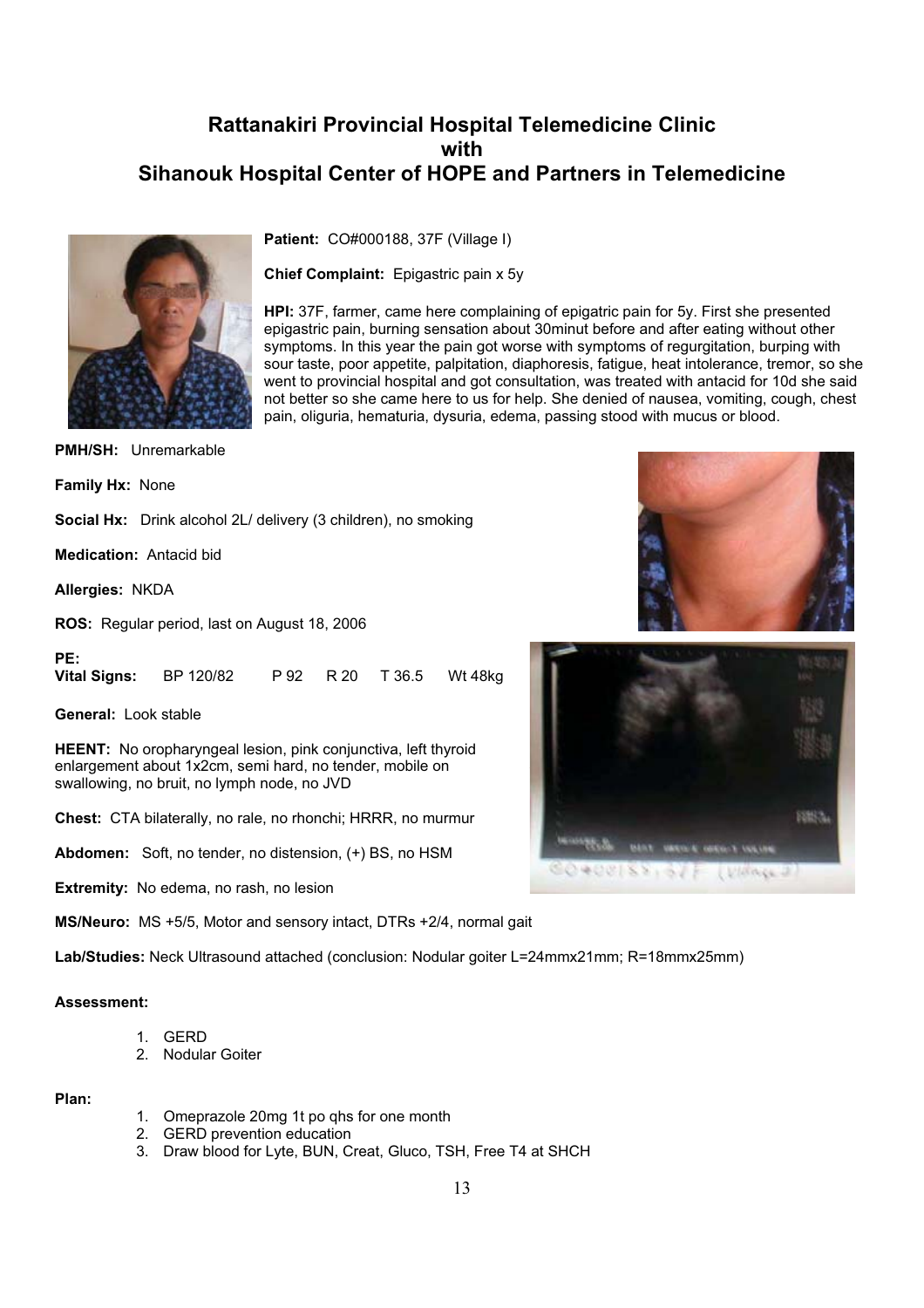#### **Comments/Notes:** Do y**o**u agree with my assessment and plan?

**Examined by:** Nurse Peng Sovann **Date: September 12, 2006** 

Please send all replies to kirihospital@yahoo.com and cc: to tmed rithy@online.com.kh . *The information transmitted in this e-mail is intended only for the person or entity to which it is addressed and may contain confidential and/or privileged material. Any review, retransmission, dissemination or other use of or taking of any action in reliance upon, this information by persons or entities other than the intended recipient is prohibited. If you received this e-mail in error, please contact the sender and delete material from any computer.* **From:** Cornelia haener [mailto:cornelia\_haener@online.com.kh] **Sent:** Wednesday, September 13, 2006 5:54 PM **To:** 'Rattanakiri Referral Hospital'; 'Brian Hammond'; 'Paul Heinzelmann'; 'Kathleen M. Kelleher'; 'Joseph Kvedar'; 'Rithy Chau' **Cc:** 'Bernie Krisher'; 'Noun SoThero'; 'Fil B. Tabayoyong'; 'Ed & Laurie Bachrach'; 'HealthNet International' **Subject:** RE: Rattanakiri Referral Hospital TM clinic Patient CO#00188 Dear all, I agree with your assessment. I would like to suggest a gastroscopy, if the dysphagia does not improve under medication. Chronic GERD can lead to cardia cancer or peptic stenosis. **Regards** Cornelia From: Barbesino, Giuseppe,M.D. [mailto:GBARBESINO@PARTNERS.ORG] Sent: Thursday, September 14, 2006 8:31 AM To: Fiamma, Kathleen M.; kirihospital@yahoo.com Cc: tmed rithy@online.com.kh Subject: RE: Rattanakiri Referral Hospital TM clinic Patient CO#00188 This woman has symptoms of dyspepsia, unlikely related to her thyroid nodules. GI work-up would be needed for this, to  $r/\circ$  cholelithiasis, peptic ulcer disease and other more serious conditions. She has thyroid nodules which may be considered "incidental". I agree with TSH and FT4. If no hyperthyroidism, FNA biopsy of nodules should be done. If TSH is low, a thyroid scan should be performed, as usual. treatment to be dictated by findings, please follow-up on this. Giuseppe Barbesino

**From:** Rattanakiri Referral Hospital [mailto:kirihospital@yahoo.com] **Sent:** Wednesday, September 13, 2006 3:19 PM **To:** Brian Hammond; Paul Heinzelmann; Kathleen M. Kelleher; Joseph Kvedar; Rithy Chau **Cc:** Bernie Krisher; Noun SoThero; Fil B. Tabayoyong; Ed & Laurie Bachrach; HealthNet International **Subject:** Rattanakiri Referral Hospital TM clini Patient YM#00189

Dear All,

This is the patient YM#00189 and her photos.

Best regards,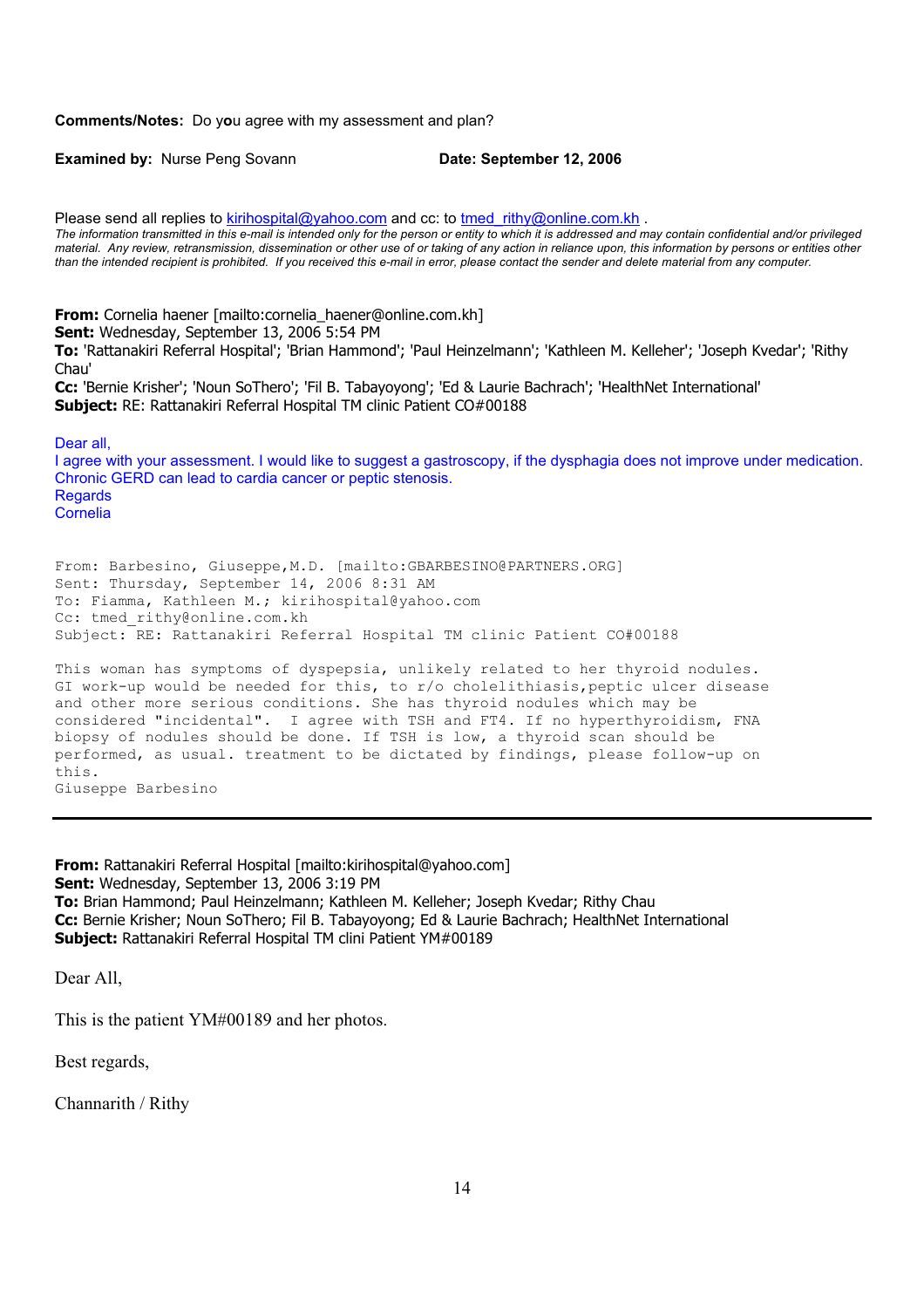

**Patient:** YM#000189, 16F (Village III)

**Chief Complaint:** Dyspnea x 2y

**HPI:** 16F, Student, came here complaining of dyspenea for 2y. First she presented the symptoms of dyspnea on exertion (walking 20m) especially during cold, cough white sputum, fever, dizziness, diaphoresis, fatigue so her parents brought her to private clinic and was treated with a few medication but not better, so went to other clinic and was treated with albuterol 1t po bid and paracetamol 500mg prn she felt better but not cure. The exacerbation usually developed in two or three months. She denied of HA, vertiligo, orthopnea, palpitation,

chest pain, GI problem, oliguria, hematuria, dysuria, edema.

**PMH/SH:** Unremarkable

**Family Hx:** Father with asthma

**Social Hx:** No EtOH, no smoking

#### **Medication:**

- 1. Albuterol 1t po bid
- 2. Paracetamol 500mg 1t po prn fever

**Allergies:** NKDA

**ROS:** Regular period

#### **PE:**

**Vital Signs:** BP 100/70 P 108 R 24 T 40.5 O2sat 95% Wt 43kg

**General:** Look sick but not tachypneic

**HEENT:** No oropharyngeal lesion, pink conjunctiva, no ear canal erythema, no exudates, no thyroid enlargement, no lymph node, no JVD

**Chest:** wheezing on all lobes, no crackle; H tachycardia, RR, no murmur

**Abdomen:** Soft, no tender, no distension, (+) BS, no HSM, no CVA tenderness

**Extremity:** No edema, no rash, no lesion

**MS/Neuro:** MS +5/5, Motor and sensory intact, DTRs +2/4, normal gait

**Lab/Studies:** UA protein1+, CXR attached

#### **Assessment:**

- 1. Asthma
- 2. Pneumonia?

#### **Plan:**

- 1. Chlarytromycin 500mg 1t po bid for 10d
- 2. Paracetamol 500mg 1t po q6h prn HA
- 3. Albuterol Inhaler 2puffs bid prn SOB

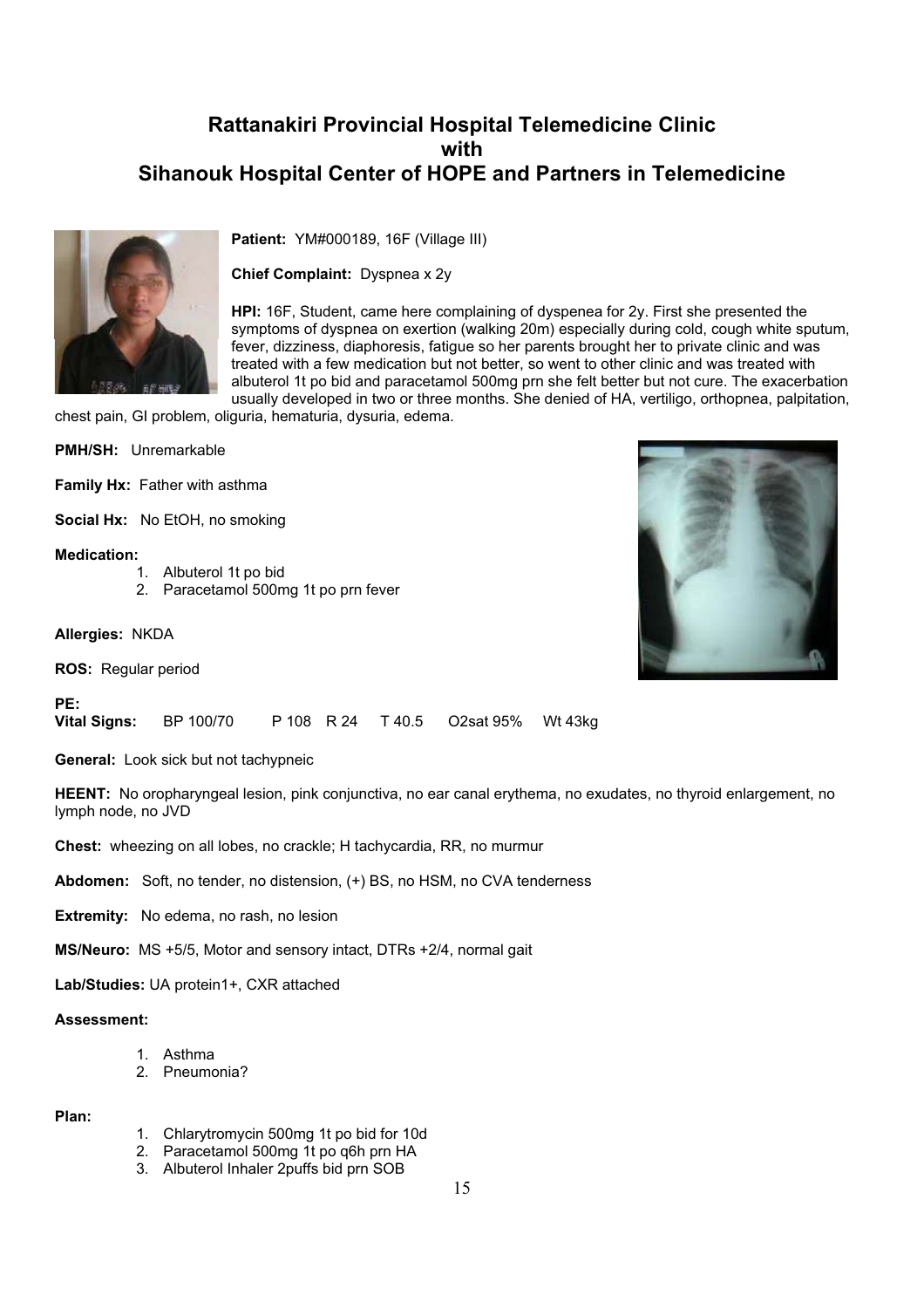- 4. Triamcinolone Inhaler 2puffs bid 1 bottle
- 5. Draw blood for Lyte, BUN, Creat, Gluco at SHCH

**Comments/Notes:** Do y**o**u agree with my assessment and plan?

**Examined by: Nurse Peng Sovann <b>Date: September 12, 2006** 

Please send all replies to kirihospital@yahoo.com and cc: to tmed rithy@online.com.kh . *The information transmitted in this e-mail is intended only for the person or entity to which it is addressed and may contain confidential and/or privileged material. Any review, retransmission, dissemination or other use of or taking of any action in reliance upon, this information by persons or entities other than the intended recipient is prohibited. If you received this e-mail in error, please contact the sender and delete material from any computer.*

**From:** Fiamma, Kathleen M. [mailto:KFIAMMA@PARTNERS.ORG] **Sent:** Thursday, September 14, 2006 3:23 AM **To:** kirihospital@yahoo.com; Rithy Chau **Subject:** FW: Rattanakiri Referral Hospital TM clini Patient YM#00189

The history of dyspnea which improves following treatment with albuterol is certainly consistent with the diagnosis of asthma, further supported by the family history of asthma. Her exacerbation may have been triggered by an infection, which certainly could be viral or due to mycoplasma.

I agree with your current management. She may benefit from a short course of oral steroids.

Kenan Haver, M.D.

From: Rattanakiri Referral Hospital <kirihospital@yahoo.com>

To: Brian Hammond <br/>bhammond@partners.org>; Paul Heinzelmann <ph2065@yahoo.com>; Kathleen M. Kelleher <kfiamma@partners.org>; Joseph Kvedar <jkvedar@partners.org>; Rithy Chau

<tmed\_rithy@online.com.kh>

Cc: Bernie Krisher <bernie@media.mit.edu>; Noun SoThero <thero@cambodiadaily.com>; Fil B. Tabayoyong <docfil@yahoo.com>; Ed & Laurie Bachrach <lauriebachrach@yahoo.com>; HealthNet International <healthni@camintel.com>

Sent: Wednesday, September 13, 2006 3:26:10 PM

Subject: Rattanakiri Referral Hospital TM clini Patient SR#00190

Dear All,

This is the patient SR#00190 and her photos.

Best regards,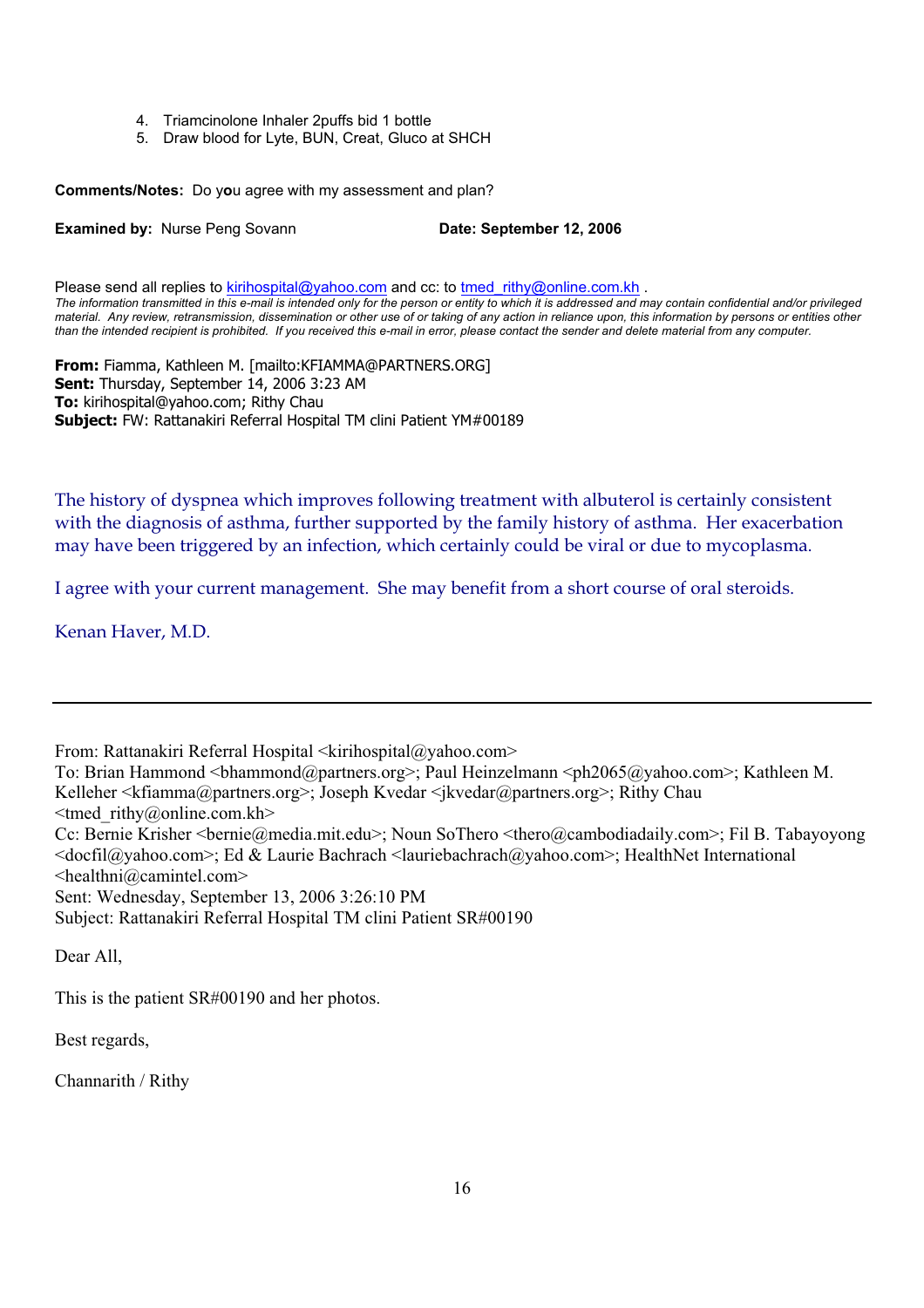

**Patient:** SR#000190, 35F (Village I)

**Chief Complaint:** Palpitation x 2y

**HPI:** 35F, farmer, came here complaining of palpitation for 2y. She also presented with symptoms of hair loss, tremor, insomnia, fatigue, diaphoresis, HA, and epigastric pain, burning sensation after eating, she didn't find any medical care just buy a few medication for the symptoms but not better and came to us today. She denied of nausea, vomiting, regurgitation, chest pain, diaphoresis, oliguria, hematuria, dysuria, edema, stool with mucus or blood.

**PMH/SH:** Unremarkable **Family Hx:** None

**Social Hx:** Drink alcohol 3L/ delivery (2 children), no smoking

**Medication:** Traditional medication, contraceptive injection

**Allergies:** NKDA

**ROS:** Irregular period

**PE: Vital Signs:** BP 110/80 P 90 R 20 T 36.5 Wt 50kg

**General:** Look stable

**HEENT:** No oropharyngeal lesion, pink conjunctiva, no thyroid enlargement, no lymph node, no JVD

**Chest:** CTA bilaterally, no rale, no rhonchi; HRRR, no murmur

**Abdomen:** Soft, no tender, no distension, (+) BS, no HSM

**Extremity:** No edema, no rash, no lesion

**MS/Neuro:** MS +5/5, Motor and sensory intact, DTRs +2/4, normal gait

**Lab/Studies:** None

#### **Assessment:**

- 1. Dyspepsia
- 2. Thyroid dysfunction

#### **Plan:**

- 1. Famotidine 40mg 1t po qhs for one month
- 2. Draw blood for TSH at SHCH

**Comments/Notes:** Do y**o**u agree with my assessment and plan?

**Examined by:** Nurse Peng Sovann **Date: September 12, 2006**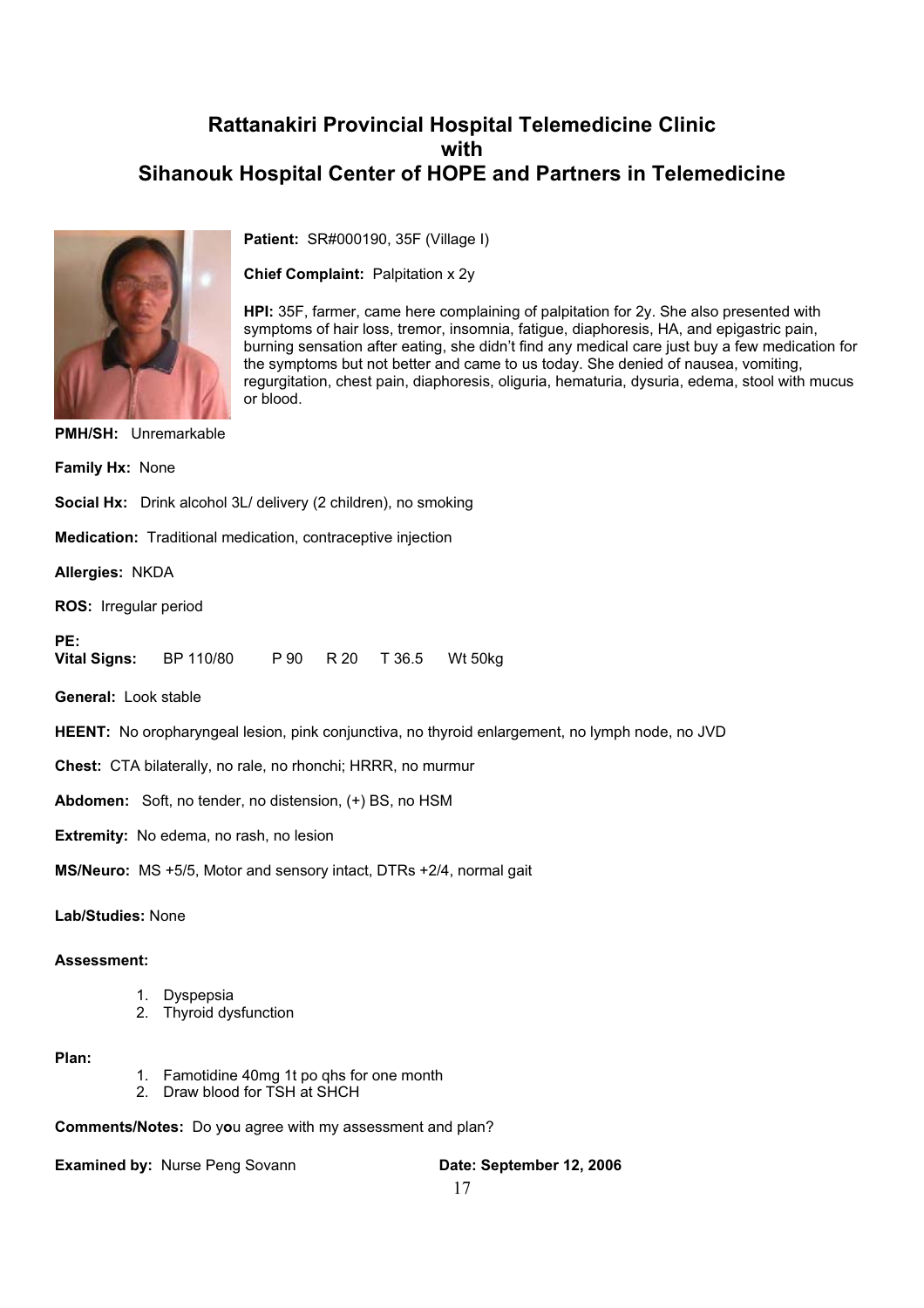Please send all replies to kirihospital@yahoo.com and cc: to tmed rithy@online.com.kh .

*The information transmitted in this e-mail is intended only for the person or entity to which it is addressed and may contain confidential and/or privileged material. Any review, retransmission, dissemination or other use of or taking of any action in reliance upon, this information by persons or entities other than the intended recipient is prohibited. If you received this e-mail in error, please contact the sender and delete material from any computer.*

**From:** Healey, Michael J.,M.D. [mailto:MJHEALEY@PARTNERS.ORG] **Sent:** Thursday, September 14, 2006 7:05 PM **To:** kirihospital@yahoo.com **Cc:** tmed\_rithy@online.com.kh; Fiamma, Kathleen M. **Subject:** FW: Rattanakiri Referral Hospital TM clini Patient SR#00190

I agree that hyperthyroidism is most likely. If possible, I would get an EKG to further assess her palpitations, especially since patients with hyperthyroidism are at increased risk for atrial fibrillation. Her heart rate of 90 is not suggestive of AF in such a young person, however. Was her heart rate regular or irregular?

If the epigastric pain persists despite famotidine, further workup for an ulcer, gastritis, esophagitis etc. would be helpful. In that case, I would suggest stool guiaic/fecal occult blood testing, CBC, and if available, upper GI series or endoscopy. I didn't see it in your history or ROS, but I assume there has been no dysphagia or odynophagia along with these symptoms--if those were present it would raise my level of concern.

MJH

**From:** Rattanakiri Referral Hospital [mailto:kirihospital@yahoo.com] **Sent:** Wednesday, September 13, 2006 3:53 PM **To:** Brian Hammond; Paul Heinzelmann; Kathleen M. Kelleher; Joseph Kvedar; Rithy Chau; Cornelia Haener **Cc:** Bernie Krisher; Noun SoThero; Fil B. Tabayoyong; Ed & Laurie Bachrach; HealthNet International **Subject:** Rattanakiri Referral Hospital TM clinic Patient YC#00191

Dear All,

Here is the patient YC#00191 and her photos.

Best regards,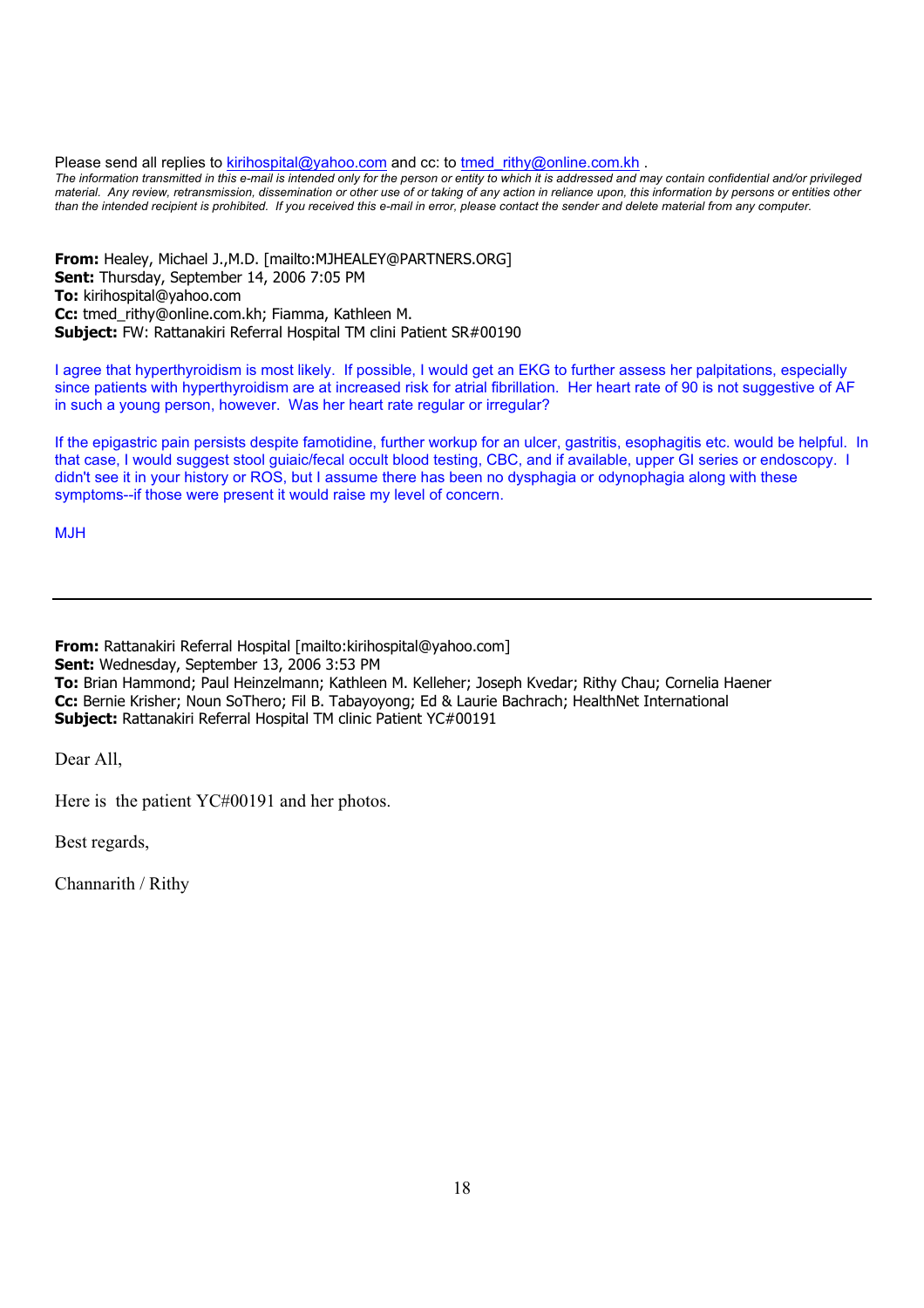

#### **Patient: YC#00191, 20F (Village I)**

**Chief Complaint:** HA, dizziness x 4y

**HPI:** 20F, student, came here complaining of HA, dizzinss for 4y. She presented with HA, pressure and throbbing sensation happened especially during daytime, dizziness, fatigue, palpitation, tremor, heat intolerance, she went to private clinic in Phnom Penh and was treated with a few medication and got better but not cure. She denied of vertiligo, syncope, cough, chest pain, dyspnea, insomnia, nausea, vomiting, oliguria, hematuria, edema, dysphagia, weight loss.

**PMH/SH:** 3y post tonsillectomy, 2y myopia

**Family Hx:** Parents with Myopia

**Social Hx:** Drink alcohol casually (Beer), no smoking

**Medication:** a few unknown medication for HA

**Allergies:** NKDA

**ROS:** Neck mass, Regular period

| PE:                    |  |  |                          |
|------------------------|--|--|--------------------------|
| Vital Signs: BP 100/58 |  |  | P 84 R 20 T 36.5 Wt 46kg |

**General:** Look stable

**HEENT:** No oropharyngeal lesion, pink conjunctiva, thyroid enlargement about 3x4cm, semi hard, no tender, mobile on swallowing, regular border, no lymph node palpable, no JVD, visual acuity 20/50 bilaterally

**Chest:** CTA bilaterally, no rale, no rhonchi; HRRR, no murmur

**Abdomen:** Soft, no tender, no distension, (+) BS, no HSM

**Extremity:** No edema, no rash, no lesion

**MS/Neuro:** MS +5/5, motor and sensory intact, DTRs +2/4, normal gait

#### **Lab/Studies:**

 **Today:**  $WBC = 7200/mm<sup>3</sup>$  $RBC = 4250000/mm^3$  $Hb = 14.3$  $HT = 44%$ 

N eck ultrasound R lobe 16 x 20mm L lobe 16 x 18mm Conclusion: Nodular goiter



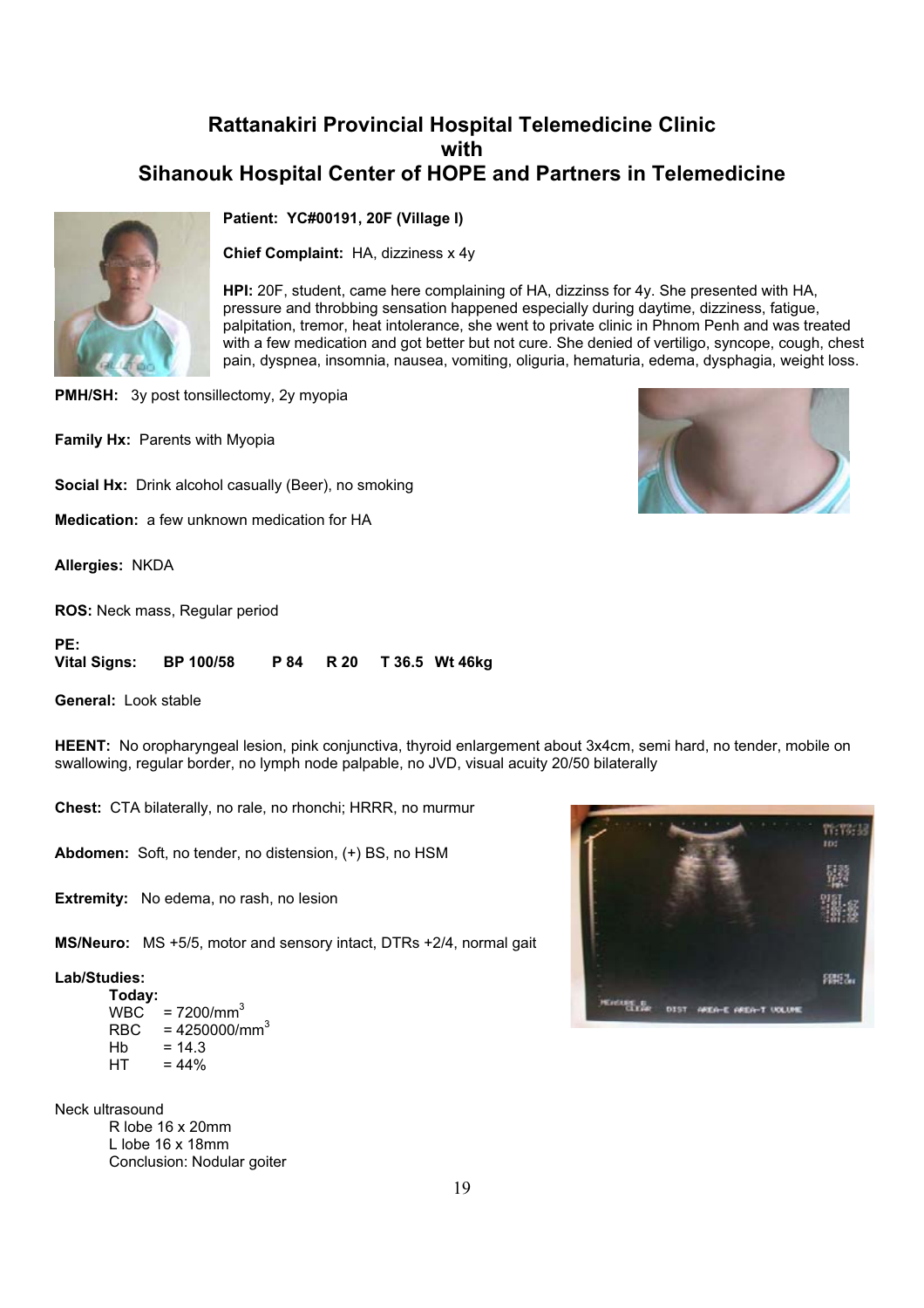Neck ultrasound photo attached **Assessment:**

- 1. Nodular goiter
- 2. Tension HA
- 3. Myopia

**Plan:**

- 1. Paracetamol 500mg 1t po q6h for one month
- 2. Draw blood for Lyte, BUN, Creat, Gluco, TSH, Free T4 at SHCH
- 3. Follow up about myopia at Phnom Penh

**Comments/Notes:** Do you agree with my assessment and plan?

**Examined by:** Nurse Peng Sovann **Date: September 13, 2006** 

Please send all replies to kirihospital@yahoo.com and cc: to tmed\_rithy@online.com.kh . *The information transmitted in this e-mail is intended only for the person or entity to which it is addressed and may contain confidential and/or privileged material. Any review, retransmission, dissemination or other use of or taking of any action in reliance upon, this information by persons or entities other than the intended recipient is prohibited. If you received this e-mail in error, please contact the sender and delete material from any computer.*

**From:** Cornelia haener [mailto:cornelia\_haener@online.com.kh]

**Sent:** Wednesday, September 13, 2006 5:57 PM **To:** 'Rattanakiri Referral Hospital'; 'Brian Hammond'; 'Paul Heinzelmann'; 'Kathleen M. Kelleher'; 'Joseph Kvedar'; 'Rithy Chau' **Cc:** 'Bernie Krisher'; 'Noun SoThero'; 'Fil B. Tabayoyong'; 'Ed & Laurie Bachrach'; 'HealthNet International' **Subject:** RE: Rattanakiri Referral Hospital TM clinic Patient YC#00191

Dear all, your assessment and plan sound good to me. I realize there are a lot of thyroid problems around. Regards Cornelia

From: Barbesino, Giuseppe,M.D. [mailto:GBARBESINO@PARTNERS.ORG] Sent: Thursday, September 14, 2006 8:25 AM To: Fiamma, Kathleen M.; kirihospital@yahoo.com Cc: tmed\_rithy@online.com.kh Subject: RE: Rattanakiri Referral Hospital TM clinic Patient YC#00191

This young woman has a multinodular goiter and symptoms compatible with hyperthyroidism. Differntial diagnosis include toxic multinodular goiter, Graves' disease with nodules and non-toxic multinodular goiter. I agree with TSH and FT4 measurements. If hyperthyroidism is confirmed she should have thyroid scan. If cold nodules are present, they should undergo FNA biopsy. Once the diagnosis is established, treatment should be guided by findings. Surgery would be recommended if FNA yilelds suspicion of cancer. Radioiodine or surgery if toxic multinodular goiter, radioiodine, surgery or methimazole if Graves' disease with bening nodules is seen. Giuseppe Barbesino

**From:** Rattanakiri Referral Hospital [mailto:kirihospital@yahoo.com] **Sent:** Wednesday, September 13, 2006 4:21 PM **To:** Brian Hammond; Paul Heinzelmann; Kathleen M. Kelleher; Joseph Kvedar; Rithy Chau **Cc:** Bernie Krisher; Noun SoThero; Fil B. Tabayoyong; Ed & Laurie Bachrach; HealthNet International **Subject:** Rattanakiri Referral Hospital TM clinic Patient MY#00156

Dear All,

Here is the patient for follow up MY#00156 and her photo.

Best regards, Channarith / Rithy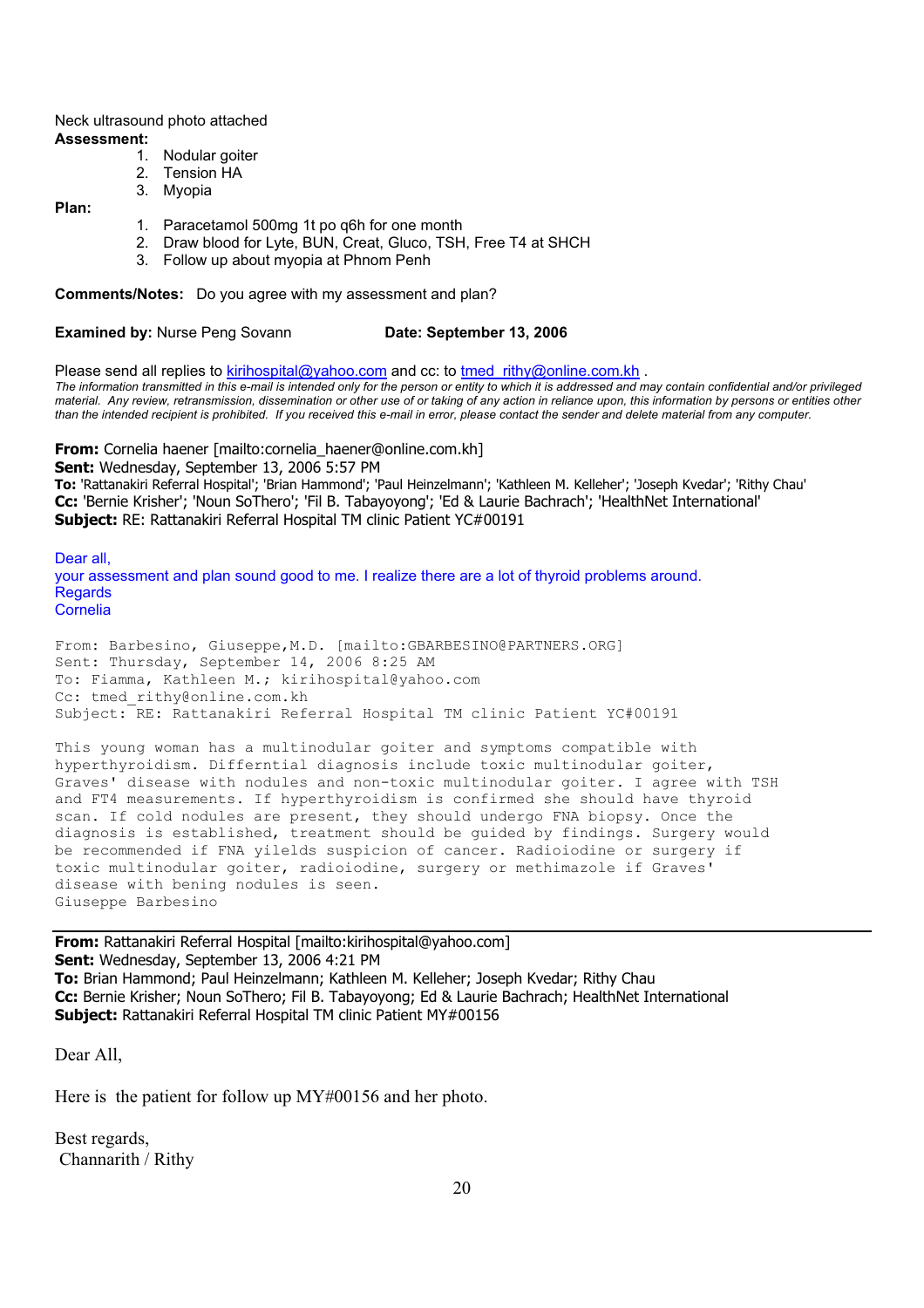**MY#00156, 56F (Face)**



Patient: MY#00156, 56F, VillageI

**Subject:** She treated with the Chlorpropramide 25mg 2 tab qd, Metformin 500mg 1tab po qhs ,ASA 300mg ¼ tab po qd for x 8 months by TM clininc .She have had the lesion of low lip associated with dry lip this 2 months and She took the Cephalexin 500 mg 1 tab tid x 7 d, and then She treated with Cloxacillin 500mg 1 tab bid x 5 days, and increasing Cloxacillin 2 tab po bid q6 x 7 d , She still complaints of low lesion lip and tingling of palms and foot .

**Object: Vital Signs: BP100/60 P 70 R20 T 36.6 Wt** 63kg The examination of her mouth, there are the lesion of her low mouth, no tonsillitis no edema of both legs, no lymphnode on her neck .

**Previous Lab/Studies:** protein: normal, sugar urine :+4, glucose fasting with breakfast :374

**Lab/Studies Requests:** UA: normal, glucose fasting :138,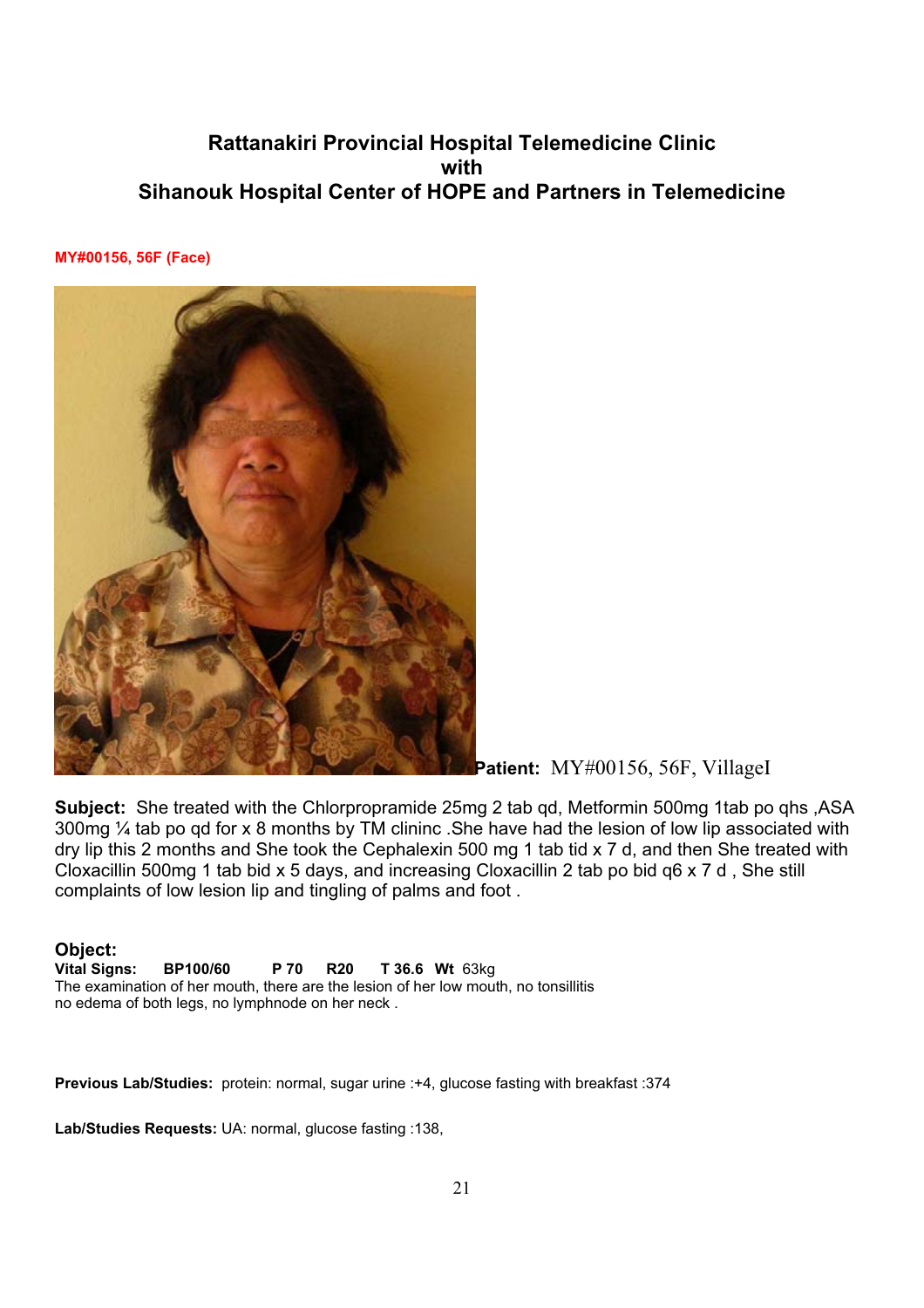#### **Assessment: 1.cheilitis 2. vit B deficiency** ?

3.DMII with PNP 4. Overweight 3.PVC 4.hyperlidemia

**Plan:** 1.B1 B6 B12 1 tab po bid x 3 months ? 2.amitryptiline 25mg ¼ tab po qd

#### **Comments/Notes: please , give a good idea.**

**Examined by:** Dr San **Date: 12/09/09**

Please send all replies to kirihospital@yahoo.com and cc: to tmed\_rithy@online.com.kh . *The information transmitted in this e-mail is intended only for the person or entity to which it is addredded and may contain confidential and/or priviledged material. Any review, retransmission, dissemination or other use of or taking of any action in reliance upon, this information by persons or entities other than the intended recipient is prohibited. If you received this e-mail in error, please contact the sender and delete material from any computer.*

#### **No answer replied from Boston**

**From:** Rattanakiri Referral Hospital [mailto:kirihospital@yahoo.com] **Sent:** Wednesday, September 13, 2006 4:24 PM **To:** Brian Hammond; Paul Heinzelmann; Kathleen M. Kelleher; Joseph Kvedar; Rithy Chau **Cc:** Bernie Krisher; Noun SoThero; Fil B. Tabayoyong; Ed & Laurie Bachrach; HealthNet International **Subject:** Rattanakiri Referral Hospital TM clinic Patient NH#00010

Dear All,

Here is the last case patient for follow up NH#00010 and her photos.

Best regards,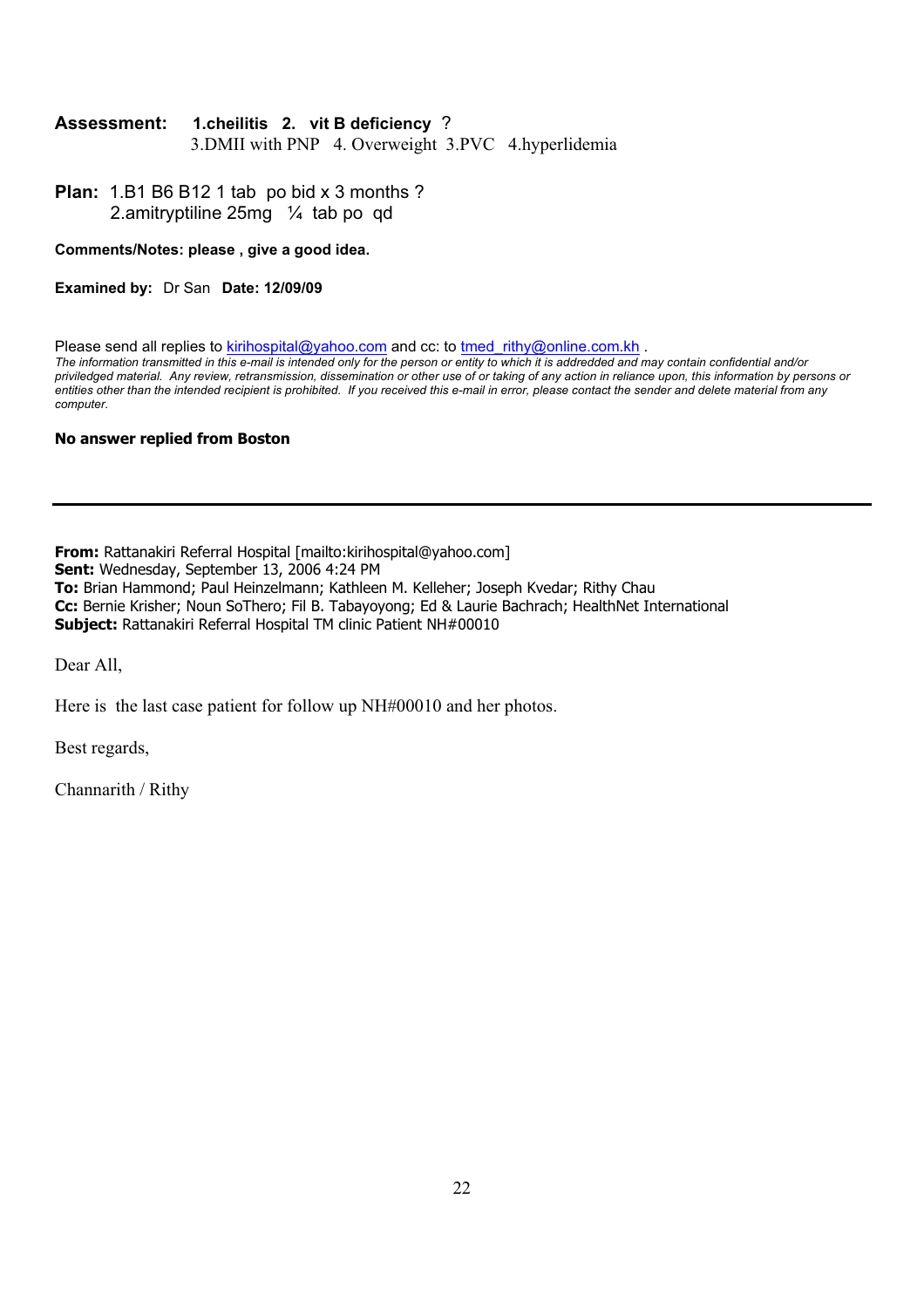

#### **Patient:** NH#00010,49F,VillageIII

**Subject:** She treated with Atenolol 50mg ½ tab qd and Cimetidine 400mg 1 tab bid by TM clinic , and she stopped to come at TM clinic for one years , she continued to take the medicines by buying medication at private clinic with chlorpropramide. So now, She complains of pressure chest pain at cardiac apex with neck tenderness , belching off and on , burning abdominal pain .no loss weight , no blurry vision .

# **Object:**

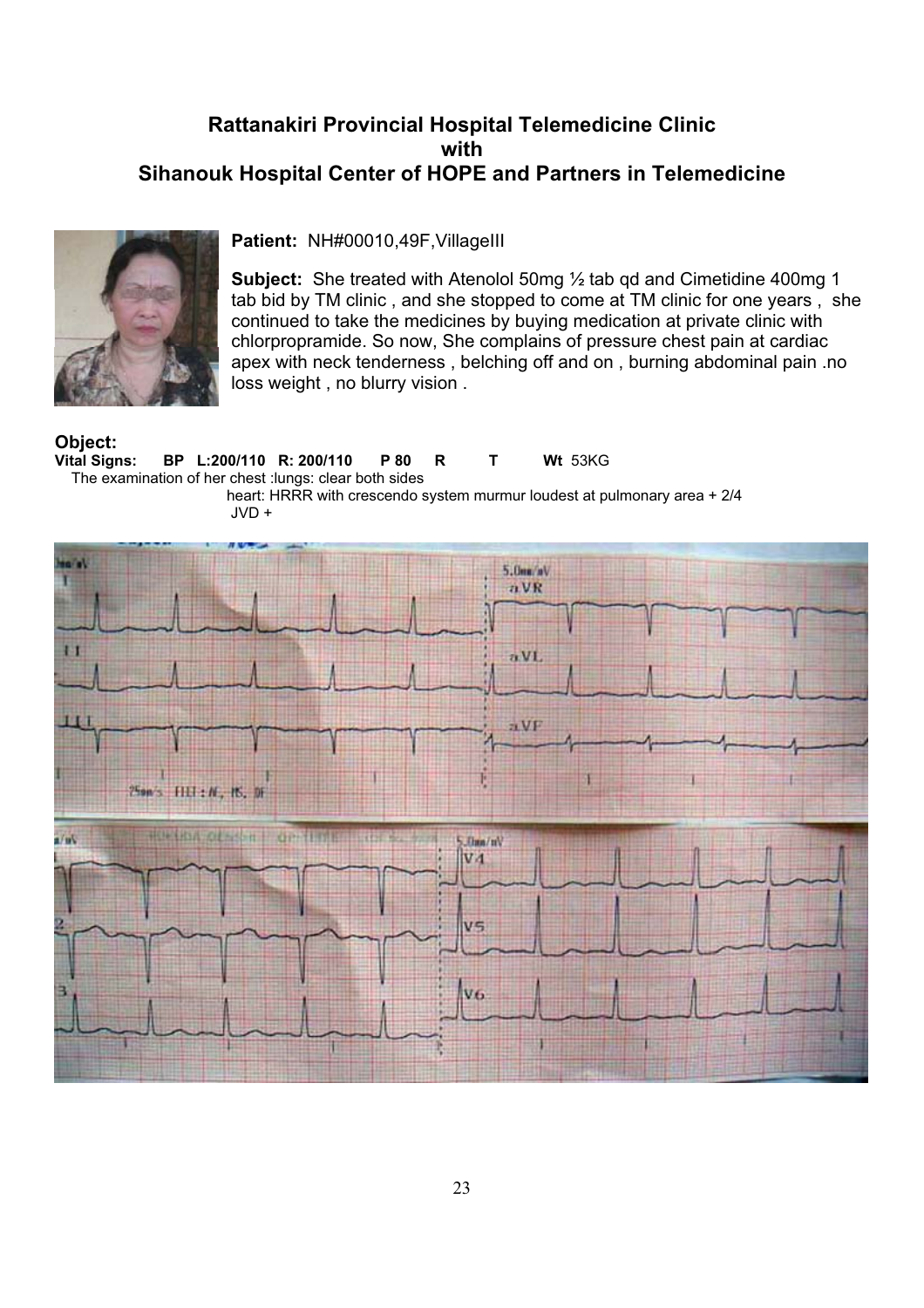**Previous Lab/Studies:** EKG, Chest x –ray,FBG:180.5 , FBG:192.3

**Lab/Studies Requests:** EKG, WBC:48OO, RBC:3900000, Hb:3.2 , Ht :40%,suger fasting :216,UA:trace blood, trace protein, glucose :+4 ,other are normal

#### **Assessment:** 1.HTN 2.DMii 3. LVH 4.Gatritis 5. Aorta insufficiency? 6.Aorta stenosis ?

**Plan:** 1.Atenolol 50mag ½ tab po bid 2.chlorpropramid 1 tab po 3.Metformin 1 tab po 4.Omeprazol 20 mg 1 tab po qd x 2 m

#### **Comments/Notes: please, give a good idea**

**Examined by:** Dr San **Date: 13/09/06**

Please send all replies to kirihospital@yahoo.com and cc: to tmed\_rithy@online.com.kh .

*The information transmitted in this e-mail is intended only for the person or entity to which it is addredded and may contain confidential and/or priviledged material. Any review, retransmission, dissemination or other use of or taking of any action in reliance upon, this information by persons or entities other than the intended recipient is prohibited. If you received this e-mail in error, please contact the sender and delete material from any computer.*

#### **No answer replied from Boston**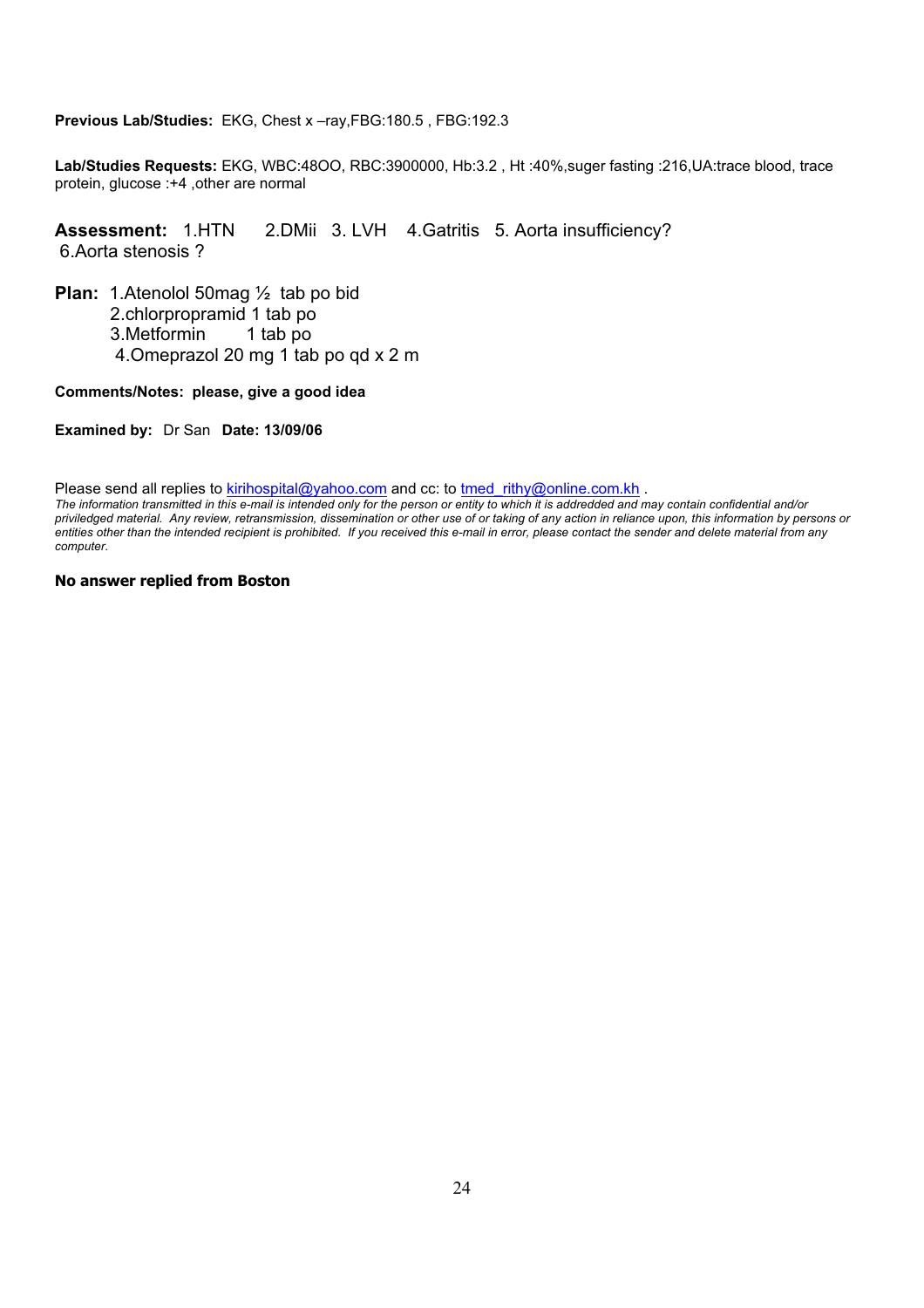# **Thursday, September 14, 2006**

# **Follow-up Report for Rattanakiri TM Clinic**

There were patients seen during this month TM clinic at Rattanakiri Referral Hospital (RRH). The data of 9 new cases and 17 follow up cases were transmitted and received replies from both Phnom Penh and/or Boston. Per advice sent by Partners in Boston and Phnom Penh Sihanouk Hospital Center of HOPE as well as advices from PA Rithy on site, the following patients were managed and treated per local staff:

[Please note that in general the practice of dispensing medications at RRH for all patients is usually limited to a maximum of 7 days treatment with expectation of patients to return for another week of supplies if needed be. This practice allows clinicians to monitor patient compliance to taking medications and to follow up on drug side effects, changing of medications, new arising symptoms especially in patients who live away from the town of Banlung and/or illiterate. Nearly all medications and some lab tests not available/done at RRH are provided by SHCH to TM patients at no cost]

# **Treatment Plan for Rattanakiri TM Clinic September 2006**

#### **New cases**

## **1. SH#00184, 45F (Village I)**

**Diagnosis:**

- 1. Anxiety
- 2. Tension HA

## **Treatment:**

- 1. Paracetamol 500mg 1tab po q6h prn HA (30tab)
- 2. Amitriptyline 25mg  $\frac{1}{4}$  tab po ghs for 2 weeks then  $\frac{1}{2}$  tab po ghs for 3 months
- 3. Ask patient eat diet rich in fiber, do regular exercise and stress release
- 4. Draw blood for Lyte, BUN, Creat, Gluco at SHCH

## **2. SL#00185, 50F (Village I)**

**Diagnosis:**

- 1. Nodular Goiter
- 2. Hyperthyroidism?

## **Treatment:**

- 1. Check Free T4, and TSH at SHCH
- **3. SR#00186, 22F (Village I)**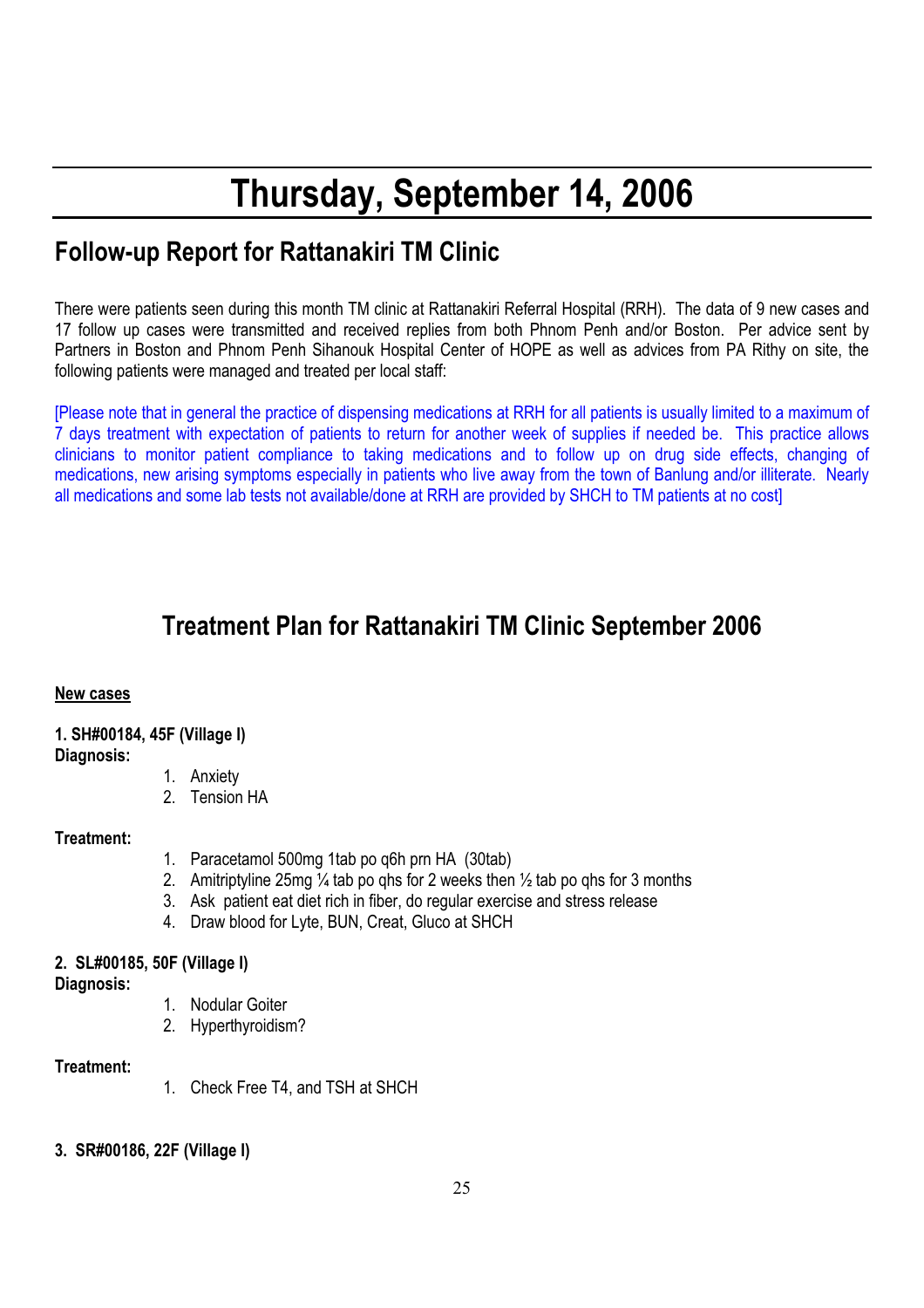#### **Diagnosis:**

- 1. Cachexia
- 2. Anxiety

#### **Treatment:**

- 1. MTV 1 tab po qd x one month
- 2. Draw blood for Electrolyte, BUN, Creat, Gluc at SHCH.

## **4 YY#00187, 70F (Village I)**

#### **Diagnosis:**

- 1. PVC
- 2. Pneumonia
- 3. r/o TB
- 4. Caxhexia

## **Treatment:**

- 1. Paracetamol 500mg 1tab po q6h prn pain x 30tab
- 2. Clarithromycin 500mg 1t po bid x 10d
- 3. MTV 1 tab po qd x one month 30 tab
- 4. Calcium 600mg 1tab po qd one month
- 5. Check AFB
- 6. Draw blood for Free T4 and TSH at SHCH

## **5. CO#00188, 37F (Village I)**

#### **Diagnosis:**

- 1. GERD
- 2. Nodular Goiter
- 3. Hyperthydism?

## **Treatment:**

- 1. Omeprazole 20mg1 tab po qhs for 2 months
- 2. Metochlorpramide 1 tab po qhs for one month
- 3. Draw blood for electrolyte, BUN, Creat, Gluco, TSH, free T4 at SHCH

# **6. YM#00189, 16F (Village III)**

## **Diagnosis:**

- 1. Asthma
- 2. Pneumonia?

## **Treatment:**

- 1. Clarithromycin 500mg 1 tab po bid x 10d
- 2. Paracetamol 500mg 1 tab po q6h prn HA
- 3. Albuterol inhaler 2 puffs bid prn SOB
- 4. Triamcinolone inhaler 2 puffs bid x one month
- 5. Draw blood for Electrolyte, Bun, Creat, Glucose at SHCH

# **7. SR#00190, 35F (Village I)**

## **Diagnosis:**

- 1. Dyspesia
- 2. Thyroid dysfunction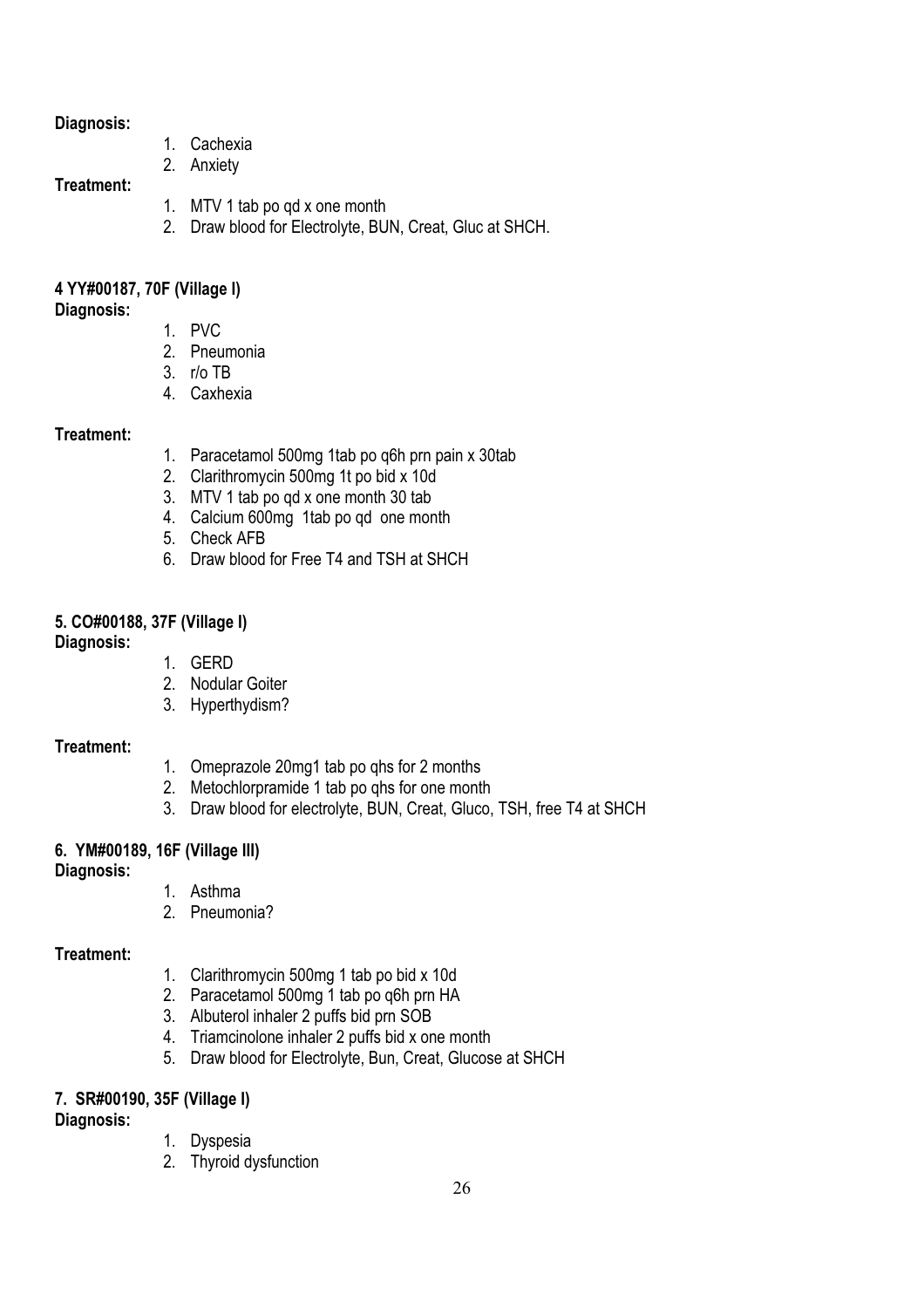- 1. Alumium hydroxide 2 tab chew po q6h prn x 50 tab
- 2. Draw blood for TSH at SHCH

#### **8. YC#00191, 20F (Village I)**

#### **Diagnosis:**

- 1. Nodular Goiter
- 2. Tension HA
- 3. Myopia

## **Treatment:**

- 1. Paracetamol 500mg 1t po q6h one month 30 tab
- 2. Draw blood: electrolyte, Bun, Creat, Glucose, TSH, free T4 at SHCH
- 3. Get new classes in PP

# **9. KP#00192, 5F (Sre Ankrong Village)**

**Diagnosis:**

1. Fomite in right ear

## **Treatment:**

- 1. Remove foreign body by NSS jet stream
- 2. Motrin 200mg/5cc 5cc po bid for 3d

#### **Follow-up patients**

## **1. MY#00156, 56F (Village I)**

#### **Diagnosis:**

- 1. Cheilitis
- 2. VitB deficiency?
- 3. DMII with PNP
- 4. Overweight
- 5. PVC
- 6. Hyperlidemia

## **Treatment:**

- 1. Chlorpropramide 25 mg 2 tab po qd
- 2. Metformin 500 mg 1 tab po qhs
- 3. ASA 300 mg ¼ tab po qd
- 4. DMII educate and foot care
- 5. Vit B1 B6 B12 1tab po bid
- 6. Amitriptyline 25mg ¼ tab po qhs
- 7. Check HbA1C, Electrolyte, BUN, Glucose, Creat.

## **2. UP#00093, 52F (Village III)**

**Diagnosis:**

1. Hyperthyroidism

#### **Treatment:**

1. Methimazole 10mg ½ tab po tid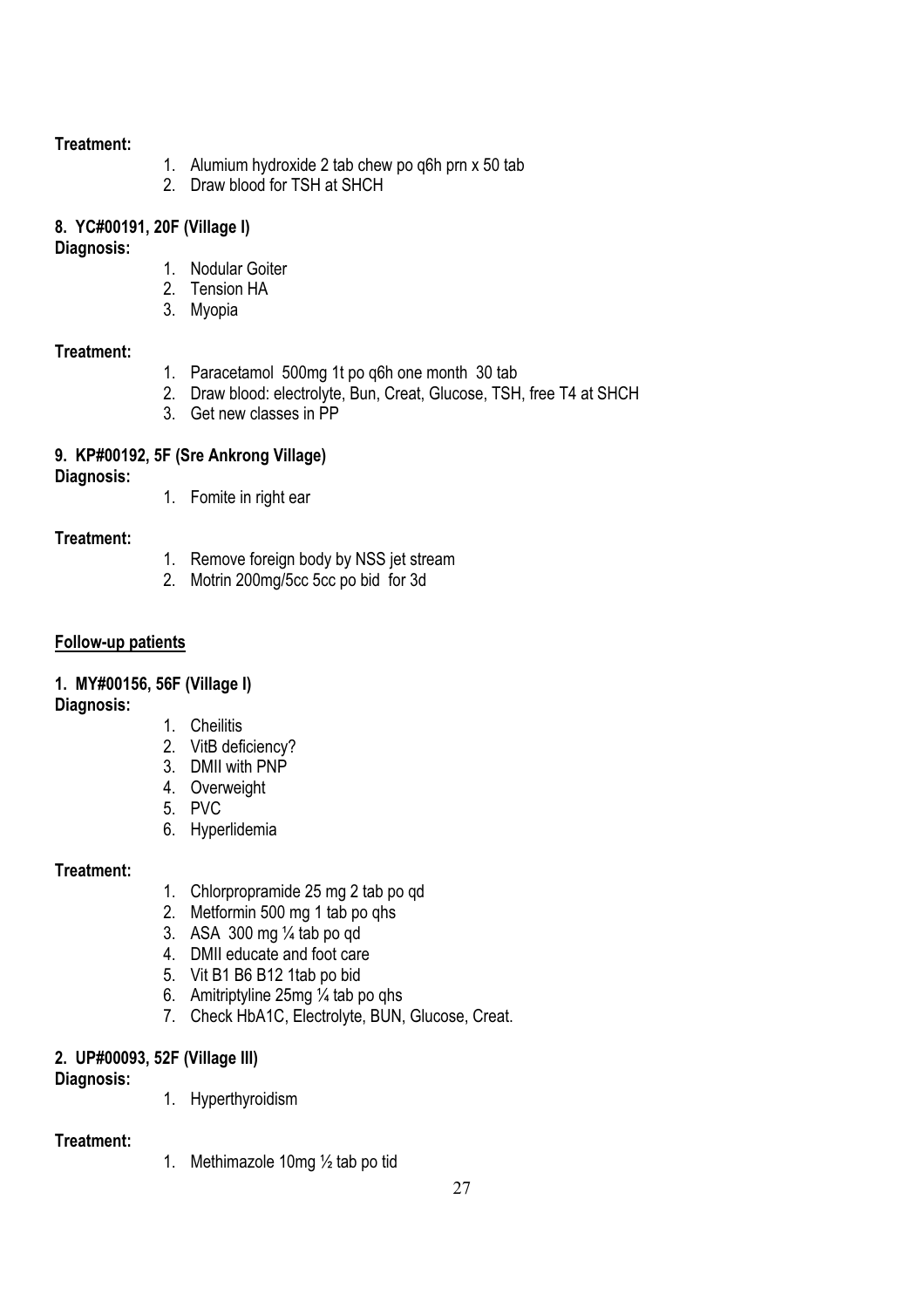2. Recheck free T4 at SHCH

#### **3. PN#00052, 53F (Ban Fang Village)**

**Diagnosis:**

1. Hyperthyroidism

#### **Treatment:**

- 1. Carbimazole 5mg 2 tab po tid
- 2. Propranolol 40mg ¼ tab po bid
- 3. Recheck Free T4 at SHCH

# **4. RH#00160, 67F (Village I)**

**Diagnosis:**

- 1. HTN
- 2. DMII
- 3. OA
- 4. PNP

#### **Treatment:**

- 1. Glibenclamide 5mg 1 tab po qd
- 2. Desipramine 75mg ½ tab po qhs
- 3. ASA 300 $mg\frac{1}{2}$  tab po qd
- 4. Captopril 25mg 1 tab po qd
- 5. Check HbA1c, Electrolyte, BUN, Creat, Glucose

## **5. LH#00116, 59F (Village IV)**

**Diagnosis:**

- 1. Hyperthyroidism
- 2. Cardiomegaly

#### **Diagnosis:**

- 1. Methimazole 10mg ½ tab po qd
- 2. ASA 81 mg 1 tab po chew qd
- 3. HCTZ 50mg ½ tab po qd
- 4. Rcheck free T4 at SHCH

#### **6. CL#00122, 33F (Village III)**

**Diagnosis:**

1. Hypothyroidism

#### **Treatment:**

1. Recheck free T4 at SHCH

## **7. NS#00177, 40F (Village I)**

**Diagnosis:**

1. Subclinical Hyperthyroidism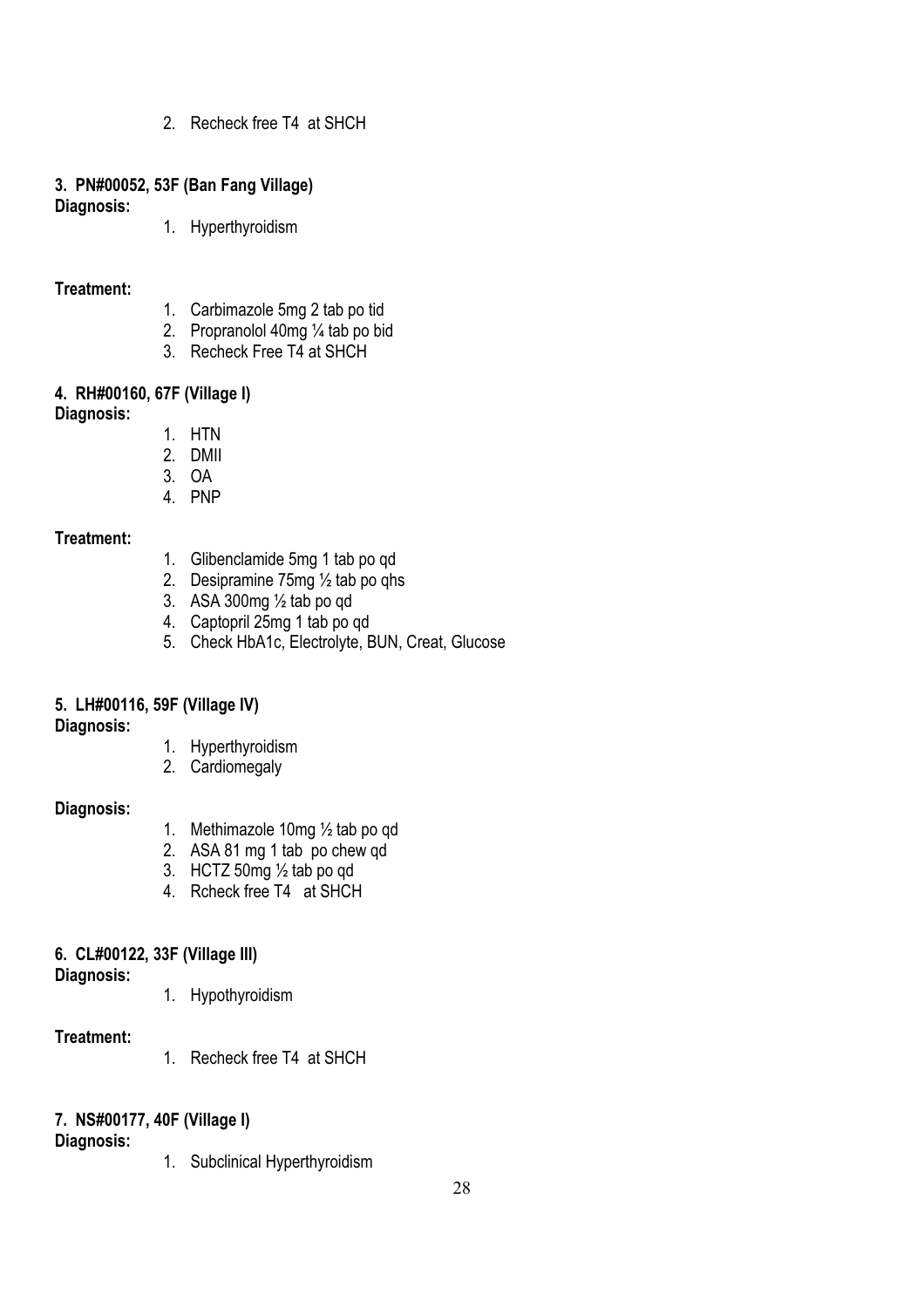- 1. Check free T4 at SHCH
- 2. Carbimazole 5mg 1 tab po tid
- 3. Paracetamol 500mg 1 tab po qid prn fever / pain

# **8. OT#00155, 45F (Bor Keo)**

**Diagnosis:**

- 1. DMII
- 2. HTN

## **Treatment:**

- 1. Lisinopril 5mg 1 tab po qd
- 2. Glibenclamid 5mg 2 tab po bid
- 3. ASA 81 mg 1tab po qd
- 4. Metformin 500mg 2 tab po bid
- 5. Desipramine 75mg ½ tab po qhs
- 6. Check HbA1c, electrolyte, Bun, Creat, Glucose

# **9. PO#00148, 67F (Village III)**

#### **Diagnosis:**

- 1. DMII
- 2. HTN
- 3. PNP

## **Treatment:**

- 1. Metformin 500 mg 1 tab po qhs
- 2. Glibenclamide 5mg 1 tab po qAM half hour before eating
- 3. Lisiopril 5mg ½ tab po bid x control BP 2 weeks
- 4. Amitriptyline 25mg ½ tab po qhs
- 5. ASA 81mg 1 tab po chew qd

# **10. EB#00078, 41F (Village IV) , KON MOM**

## **Diagnosis:**

- 1. CHF
- 2. Incompleted RBB

## **Treatment:**

- 1. Enalopril 5mg ½ tab po qd
- 2. Digoxin 0.25mg 1tab po qd
- 3. Furosemide 40mg 1 tab po bid
- 4. Spironolactone25mg 2tab po bid
- 5. MTV 1tab po bid

# **11. KP#00153, 57F (Village III)**

**Diagnosis:**

# 1. DMII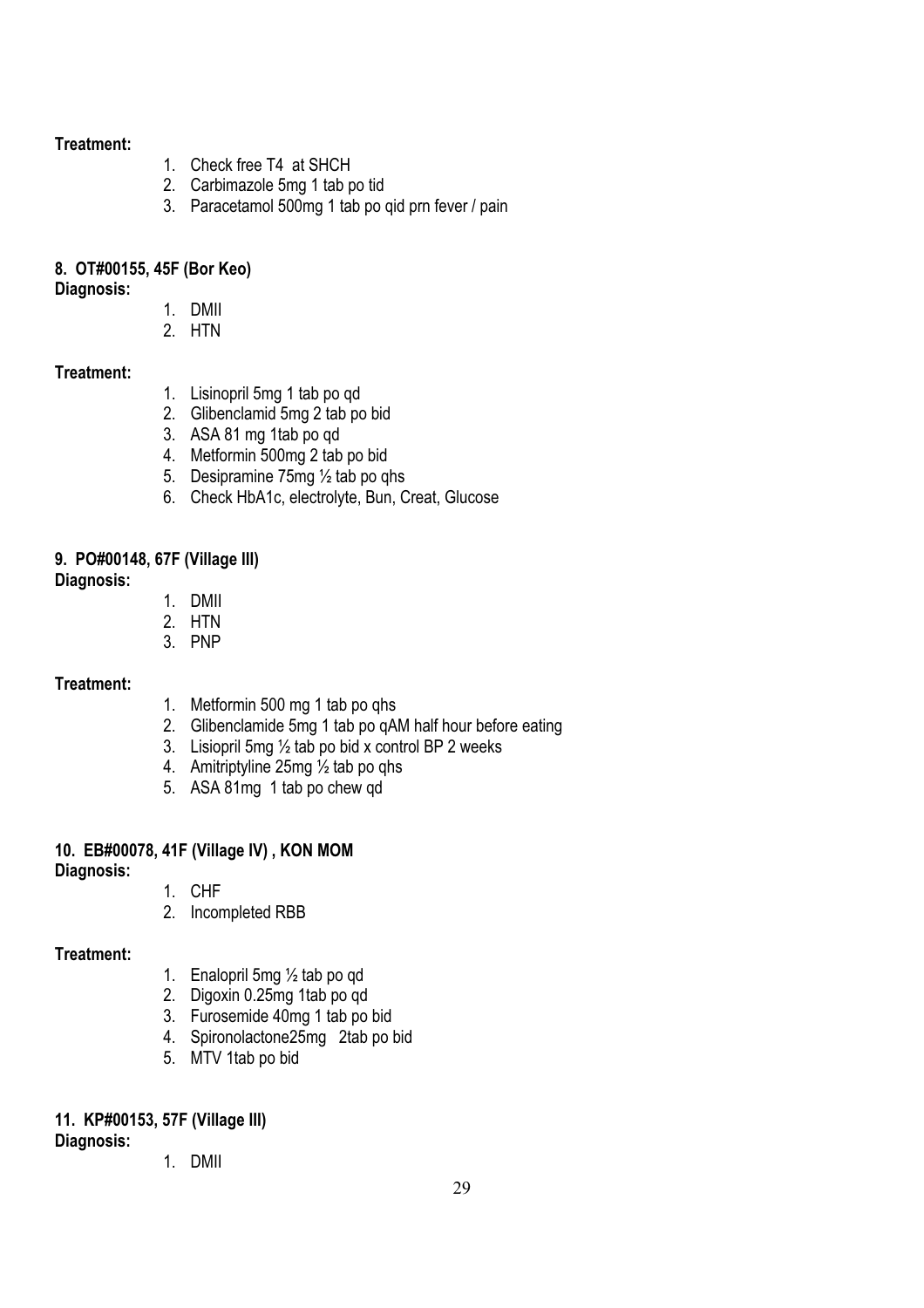- 2. HTN
- 3. A fib
- 4. ASD/VSD?

- 1. Lisinopril 5mg 1tab po qd
- 2. Glibenclamide 5mg ½ tab po qd
- 3. Atenolol 50mg ½ tab po qd
- 4. MTV 1 tab po
- 5. ASA 81mg 1 tab po qd
- 6. Desipramine 75mg ½ tab po qhs
- 7. Check HbA1c, electrolyte, Bun,Creat, Glucose

## **12. NS#00006, 18F (Village I)**

**Diagnosis:**

1. Hyperthyroidism

#### **Treatment:**

- 1. Carbimazol 5 mg 1 tab po qd
- 2. Propranolol 40mg ¼ tab po qd
- 3. Recheck free T4 at SHCH

## **13. NS#00089, 16F (Village I)**

- **Diagnosis:**
- 1. Hyperthyroidism

#### **Treatment:**

1. Recheck freeT4 and TSH at SHCH

## **14. KM#00158, 51F (Sre Ankrong Village)**

#### **Diagnosis:**

1. Hyperthyroidism

## **Treatment:**

1. Recheck TSH, free T4 at SHCH

## **15. NK#00173, 11F (Village III)**

#### **Diagnosis:**

1. Bacterial Conjunctivitis

#### **Treatment:**

- 1. Tetracycline eye ointment 5 g apply q12h right eye x 5 d
- 2. Naproxen 220mg 1 tab po bid prn pain

# **16. JV#00045, 37F (Ochum)**

**Diagnosis:**

1. Left knee arthritis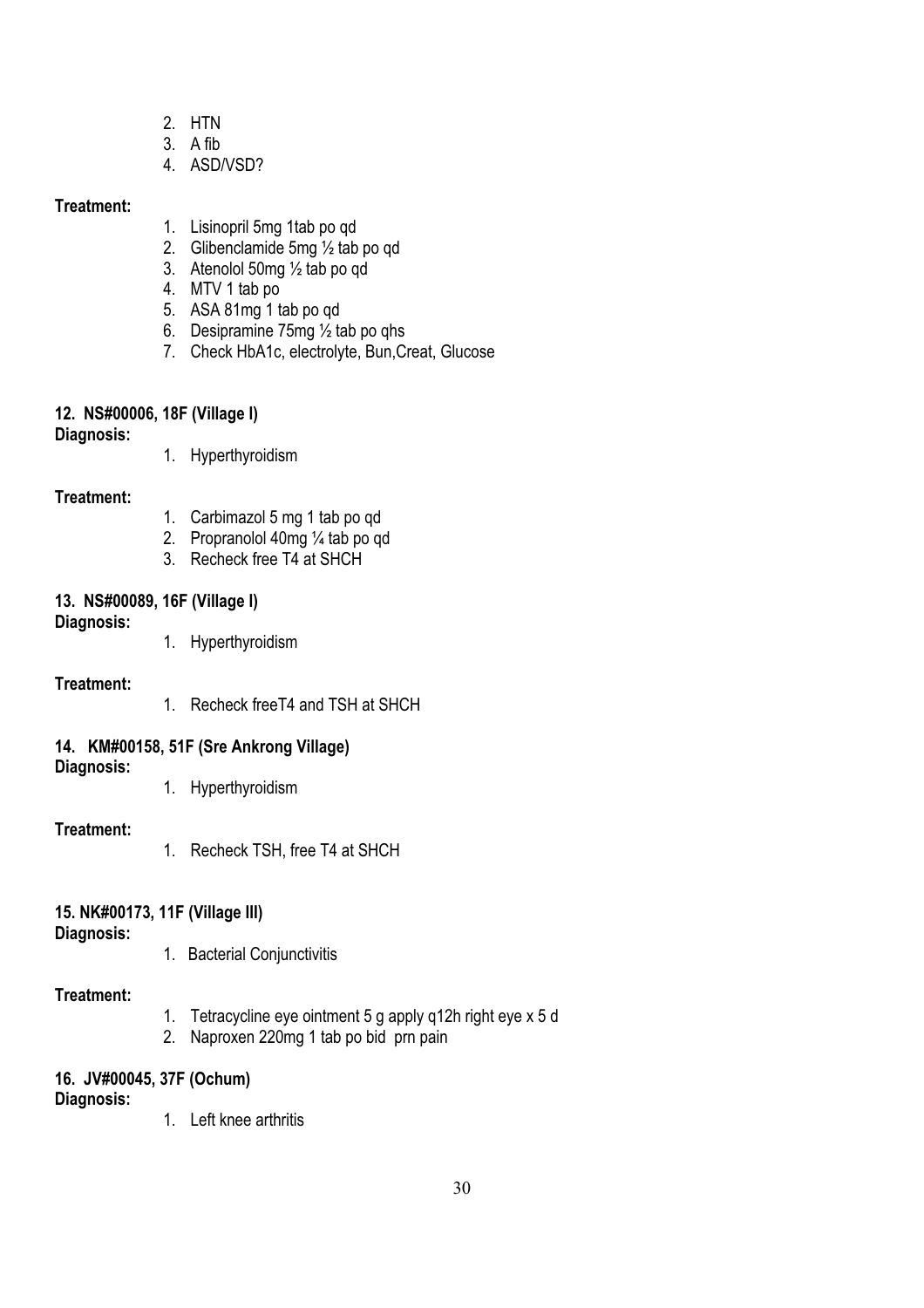1. Diflunisal 500mg 1tab po bid

## **17. NH#00010, 49F (Village I)**

**Diagnosis:**

- 1. HNT
- 2. DMII
- 3. LVH
- 4. Gastritis
- 5. Aorta insufficiency?
- 6. Aorta stenosis?

#### **Treatment:**

- 1. Atenolol 50mg 1 tab po bid
- 2. Chlorpropramide 1tab po qAM half hour before eating
- 3. MgAlHO3 2 tab chew po q6h prn
- 4. ASA 300 mg ¼ tab po qd
- 5. Check HbA1C, Electrolyte, BUN, Creat, Gluco

# **Lab Values for Rattanakiri TM Clinic 14 September 2006**

|                                   | <b>Normal Values</b> |
|-----------------------------------|----------------------|
| 1. NS#00006, 18F                  |                      |
| Free $T4 = 29.90$                 | $[9.14 - 23.81]$     |
| 2. NH#00010, 52F                  |                      |
| $Na = 143$<br>$\mathbf{r}$        | $[135 - 145]$        |
| • $K = 3.4$                       | $[3.5 - 5.0]$        |
| $\bullet$ BUN = 2.0               | $[0.8 - 3.9]$        |
| • Creat = $57$                    | $[44 - 80]$          |
| $\blacktriangleright$ FBS = 156.6 | $[90 - 130]$         |
| • $HbA1C = 6.5$                   | $[4 - 7]$            |
| 3. PN#00052, 53F                  |                      |
| • Free T4 = 12.94                 | $[9.14 - 23.81]$     |
| 4. NS#00089, 16F                  |                      |
| Free T4 = $31.63$                 | $[9.14 - 23.81]$     |
| $\blacktriangleright$ TSH < 0.02  | $[0.49 - 4.67]$      |
| 5. UP#00093, 53F                  |                      |
| • Free T4 = 11.75                 | $[9.14 - 23.81]$     |
| 6. LH#00116, 62F                  |                      |
| Free $T4 = 16.08$                 | $[9.14 - 23.81]$     |
| 7. CL#00122, 33F                  |                      |
| • Free T4 = 13.74                 | $[9.14 - 23.81]$     |
| 8. PO#00148, 67F                  |                      |
| • $Na = 144$                      | $[135 - 145]$        |
| • $K = 4.4$                       | $[3.5 - 5.0]$        |
| • BUN = $1.9$                     | $[0.8 - 3.9]$        |
| • Creat = $74$                    | $[44 - 80]$          |
| $\bullet$ FBS = 115.2             | $[90 - 130]$         |
|                                   |                      |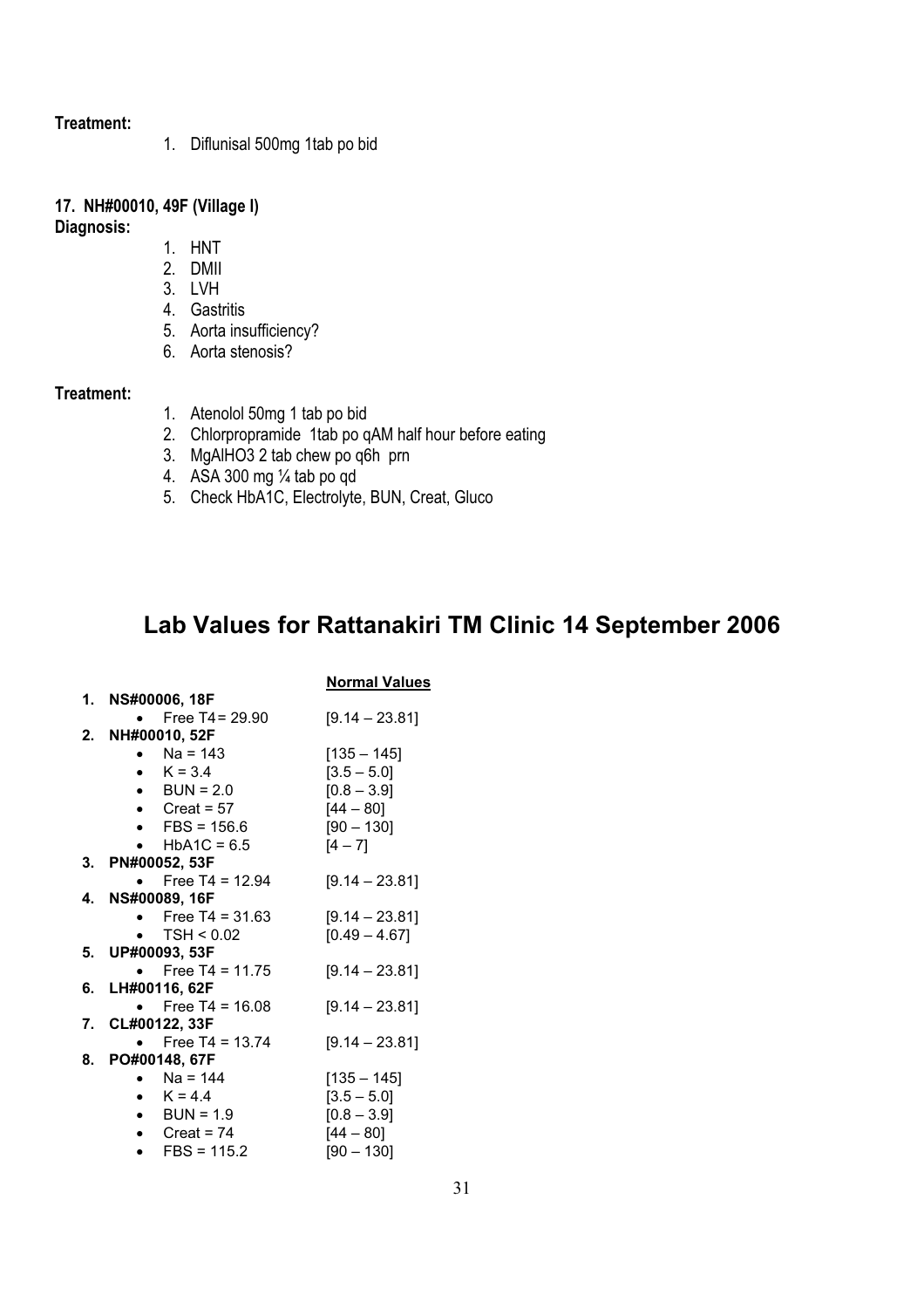| $HbA1C = 8.3$                     | $[4 - 7]$                           |
|-----------------------------------|-------------------------------------|
| 9. OT#00155, 48F                  |                                     |
| $Na = 136$                        | $[135 - 145]$                       |
| $K = 5.5$                         | $[3.5 - 5.0]$                       |
| • $CI = 105$                      | $[95 - 110]$                        |
| $\bullet$ BUN = 1.9               | $[0.8 - 3.9]$                       |
| • Creat = $59$                    | $[44 - 80]$                         |
| • $FBS = 403.2$                   | $[90 - 130]$                        |
| $HbA1C = 10.2$                    | $[4 - 7]$                           |
| 10. MY#00156, 57F                 |                                     |
| $Na = 135$                        | $[135 - 145]$                       |
| $K = 4.6$                         | $[3.5 - 5.0]$                       |
| • $CI = 104$                      | $[95 - 110]$                        |
| $\bullet$ BUN = 2.0               | $[0.8 - 3.9]$                       |
| • Creat = $65$                    | $[44 - 80]$                         |
| • FBS = $129.6$                   | $[90 - 130]$                        |
| $HbA1C = 7.5$                     | $[4 - 7]$                           |
| 11. KM#00158, 51F                 |                                     |
| Free $T4 = 13.08$                 | $[9.14 - 23.81]$                    |
| $TSH = 2.15$                      | $[0.49 - 4.67]$                     |
| Tot $T3 = 2.14$<br>$\bullet$      | $[0.78 - 2.5]$                      |
| 12. RH#00160, 67F                 |                                     |
| • Na = 142                        | $[135 - 145]$                       |
| $K = 4.4$<br>$\bullet$            | $[3.5 - 5.0]$                       |
| $CI = 109$<br>$\bullet$           | $[95 - 110]$                        |
| • $BUN = 1.4$                     | $[0.8 - 3.9]$                       |
| • Creat = $54$                    | $[44 - 80]$                         |
| $FBS = 109.8$                     | $[90 - 130]$                        |
|                                   | $[4 - 7]$                           |
| $HbA1C =$                         |                                     |
| 13. NS#00177, 40F                 |                                     |
| Free $T4 = 14.82$                 | $[9.14 - 23.81]$                    |
| 14. SH#00184, 45F<br>• $Na = 143$ |                                     |
| $K = 4.3$                         | $[135 - 145]$<br>$[3.5 - 5.0]$      |
| $CI = 111$                        | $[95 - 110]$                        |
| $BUN = 1.4$                       | $[0.8 - 3.9]$                       |
| $Create = 54$                     | $[44 - 80]$                         |
| $FBS = 82.8$                      |                                     |
| 15. SL#00185, 50F                 | $[90 - 130]$                        |
| Free T4 = $19.75$<br>$\bullet$    | $[9.14 - 23.81]$                    |
| $TSH = 0.17$                      | $[0.49 - 4.67]$                     |
| Tot $T3 = 3.0$                    | $[0.78 - 2.5]$                      |
| 16. SR#00186, 22F                 |                                     |
| Na = 138<br>$\bullet$             | $[135 - 145]$                       |
| $K = 4.0$                         | $[3.5 - 5.0]$                       |
| $BUN = 1.4$                       | $[0.8 - 3.9]$                       |
| $Create = 37$                     | $[44 - 80]$                         |
| $FBS = 90.0$                      | $[90 - 130]$                        |
|                                   | $[0.49 - 4.67]$                     |
| $TSH = 0.63$<br>$WBC = 8$         | $[4 - 11]$                          |
| $RBC = 4.3$                       |                                     |
| $Hb = 11.4$                       | $[3.9 - 5.5]$                       |
|                                   | $[12.0 - 15.0]$                     |
| $Hct = 36$                        | $[35 - 47]$                         |
| Plt = 352<br>17. YY#00187, 70F    | $[150 - 450]$                       |
| Free $T4 = 16.95$                 |                                     |
| $TSH = 0.37$                      | $[9.14 - 23.81]$<br>$[0.49 - 4.67]$ |
| 18. CO#00188, 37F                 |                                     |
|                                   |                                     |